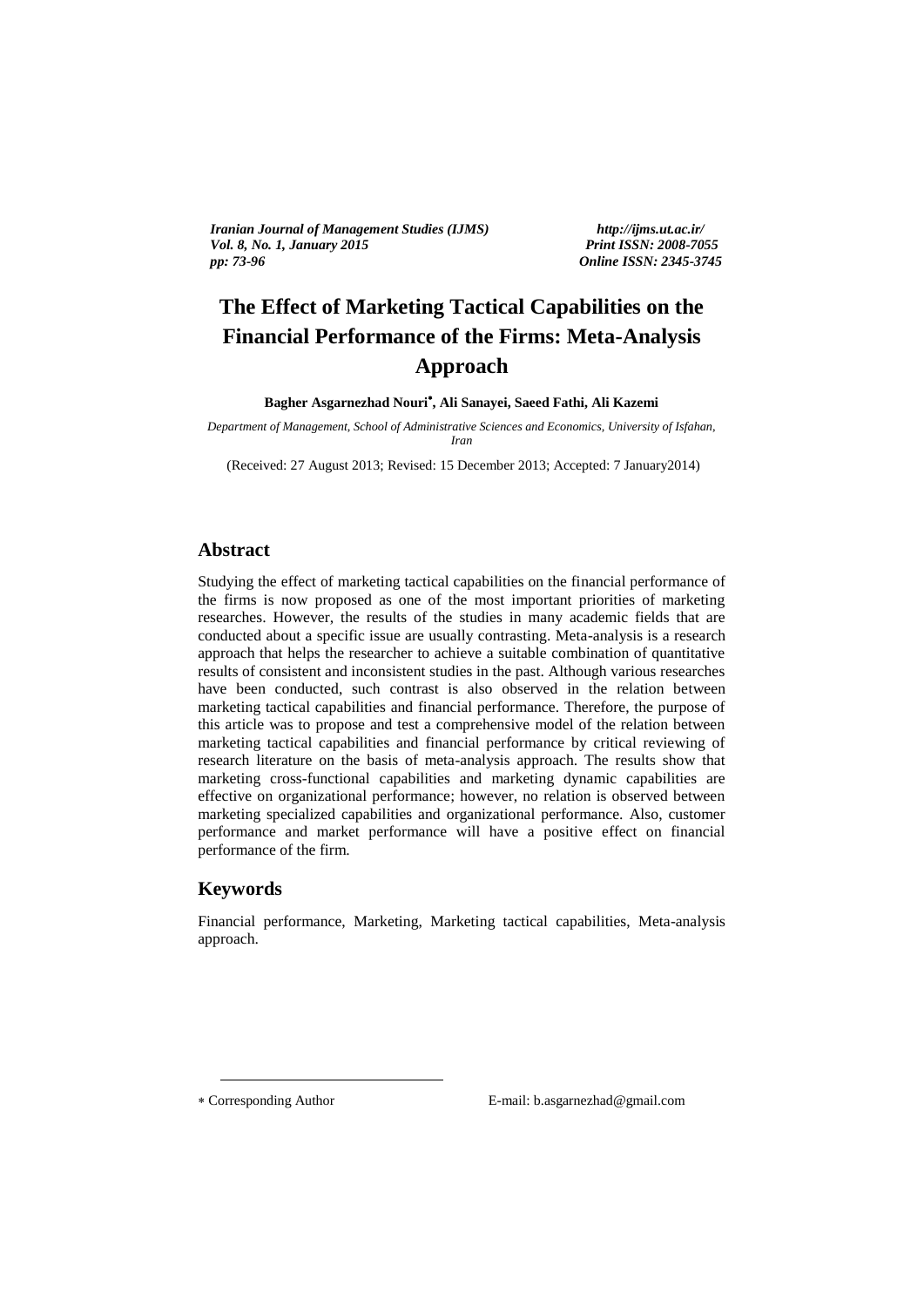### **Introduction**

Nowadays, the importance of marketing tactical capabilities in implementing the desirable decisions by managers has been increased more than ever (Kornelis *et al*., 2008; Leeflang, 2009). Therefore, studying the effect of marketing tactical capabilities on the financial performance of the firms is now proposed as one of the most important priorities of the marketing researches due to the importance of marketing as well as desirable performance and its value for organizations (Seggie *et al*., 2007). Many marketing researchers such as Morgan (2012), Gama (2011), and Snoj *et al*. (2007) have used one of the structure-conduct-performance theories on the basis of the dynamic resources and capabilities to propose a model which investigates the relation between marketing tactical capabilities and organizational performance. The Structure-conduct-performance theory considers the difference of the performance among the firms in terms of the ability of the firm in finding or creating and utilizing market deficiencies to decrease intensity of competition and possibility of facing with price war. According to the resource-based view, foundation of competitive advantage and performance of the firm is based on the special resources of the firm instead of the market characteristics. The dynamic capabilities theory also states that the ability to adopt methods suitable with the market environment of the firm will lead to obtain and utilize the organizational resources in order to achieve sustainable competitive advantage.

On the other hand, the results of the studies conducted about a specific academic issue are usually confusing and contrasting (Rosenthal & DiMatteo, 2001). In various researches like Menguc *et al*., Roach (2011), and Zahay and Griffin (2004) that have been done on the relation between marketing tactical capabilities and firms' performance, such contrast is observed. Moreover, reviewing the literature regarding marketing tactical capabilities and firms' performance reveal that many studies such as Akroush and Al-Mohammad (2010), Parnell (2011), Varadarajan (2011), and Griffith *et al*., (2010) have mainly been performed based on a noncomprehensive approach. In addition, no considerable research has been conducted to combine these theories to design a comprehensive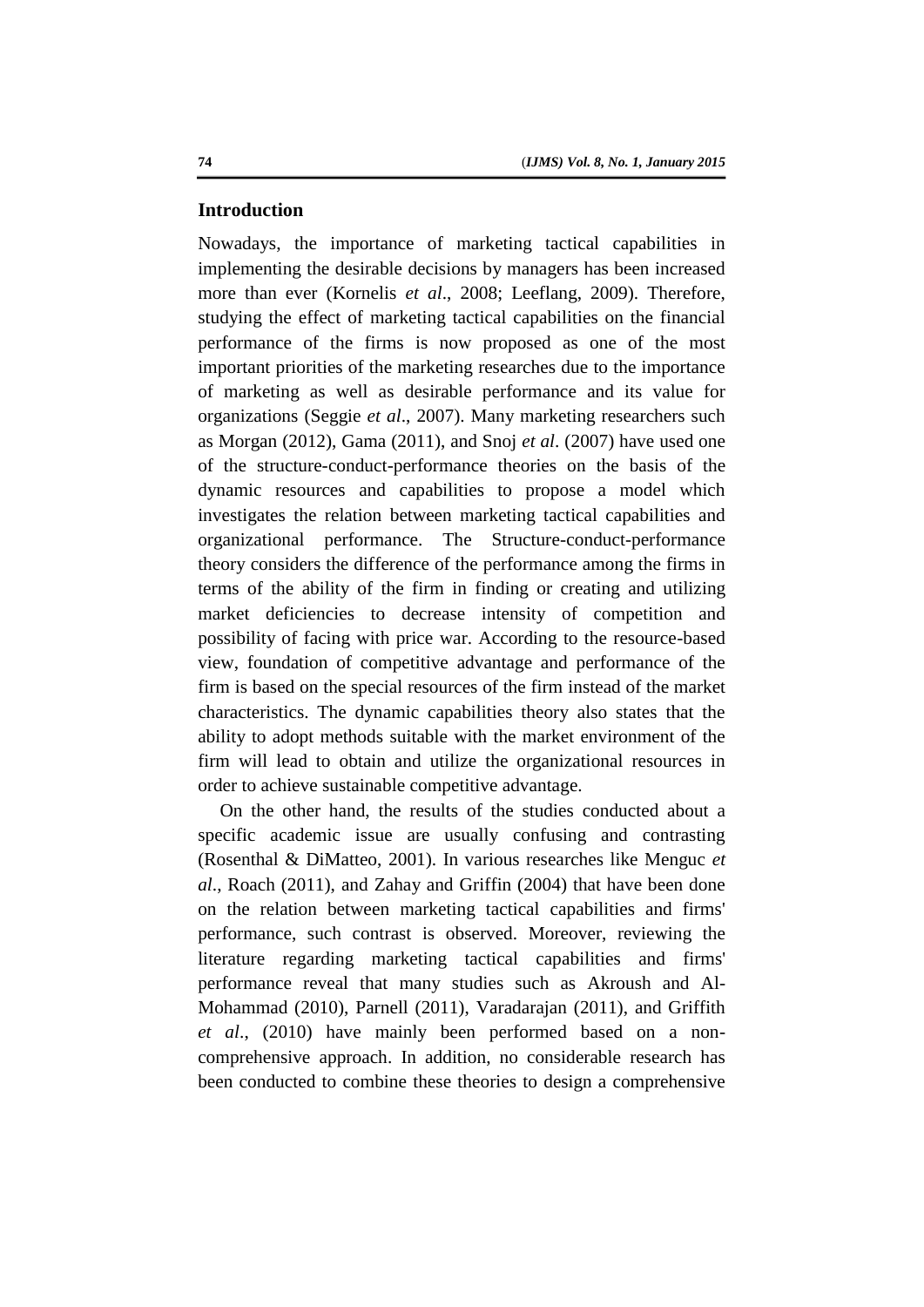framework in order to test the relations among marketing tactical capabilities and financial performance.

Therefore, the purpose of this article was to propose and test a comprehensive model of the relation between marketing tactical capabilities and financial performance by critical reviewing of the research literature on the basis of the meta-analysis approach.

Hereinafter, the theoretical foundations of the research will be discussed. In this part, the concepts related to marketing tactical capabilities, and organizational performance is presented, and then through reviewing the empirical evidences the research model will be discussed. In the next section, the steps of the meta-analysis method, as the basic method of the present article, will be evaluated, according to which hypotheses of the article will be introduced. Then, the research data will be analyzed and discussed. Finally, the last section is devoted to describe the obtained results, and also the research's practical recommendations and limitations of the article will be offered.

## **Literature Review**

## **Marketing Tactical Actions**

Managers deal with implementing marketing initiatives at the tactical capabilities level to increase short-term profitability. Three major kinds of knowledge-based tactical capabilities have been recognized in marketing literature at business units and the firm level: the specialized marketing capabilities, the marketing cross-functional capabilities, and the marketing dynamic capabilities (Morgan, 2012, p. 104; Gama, 2011, p. 650; Varadajan, 2011, p. 35). Marketing specialized capabilities are about specific operational processes that are used inside the firm to combine and convert the required resources (Vorhies & Morgan, 2003). Marketing literature suggests that the marketing specialized capabilities of marketing are based on traditional capabilities of "the marketing mix" that is in relation with the product, pricing, communications, and distribution (Vorhies *et al*., 2009). Marketing cross-functional capabilities are at a higher and more complex level than the specialized marketing capabilities, because they include combining a number of different specialized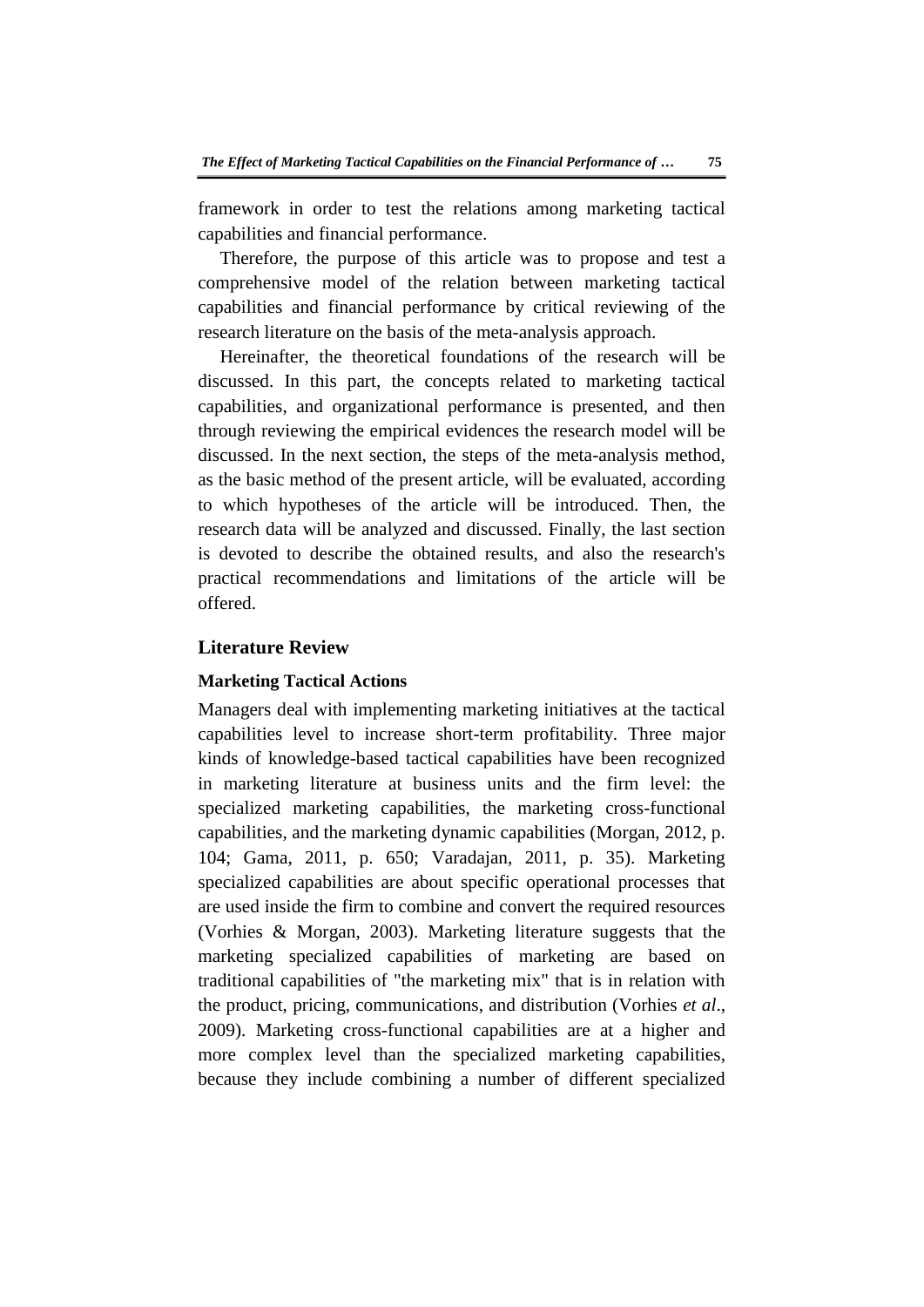capabilities (Aaker, 2008). Three most important cases of the marketing cross-functional capabilities in marketing literature include brand management, customer relationship management, and new product development (Morgan *et al*., 2005; Boulding *et al*., 2005; Sethi *et al.*, 2001). Marketing dynamic capabilities are the firm's ability to take part in market-based learning and applying the concluded viewpoint to recognize the resources of the firm and enhance its capabilities in a way that reflects the dynamic environment of the market (McGrath *et al*., 1995). Combining the marketing dynamic capabilities with the current viewpoints in the strategic marketing literature illustrates that the marketing dynamic capabilities might be composed of three main elements: market learning, resource reconfiguration, and capability enhancement (Morgan, 2012, p. 109).

## **Organizational Performance**

Morgan (2012) and Day (1994) show that organizational performance is a multi-dimensional concept, and it can be regarded at three levels of customer performance, market performance, and financial performance in a comprehensive classification (Rego *et al*., 2009; Narver and Slater, 1990). Achieving marketing assets show the viewpoint of the target customers about the offered value by the firm and the payment to obtain this status has a direct effect on the firm's performance. Morgan *et al*. (2005) believe that market performance is another major dimension of the firm's performance. The effect on customer and the resulted improvement in marketing assets such as brand equity will affect market shares and firm's sale and through this it will be effective on competitive status of the market (Ambler *et al*., 2002). At the same time, although superior financial performance is not always regarded as the final purpose of all activities of the managers and investors in firms, such purpose is obviously the most important aspect of the performance of any business. Financial benefits of a special marketing action can be evaluated in several ways among which return on marketing, internal rate of return, net present value or economic value-added can be mentioned (Ehrbar, 1998). Financial effect causes to change the financial status of the firm that is measured through profit, cash flow, and other standards in order to evaluate the financial status.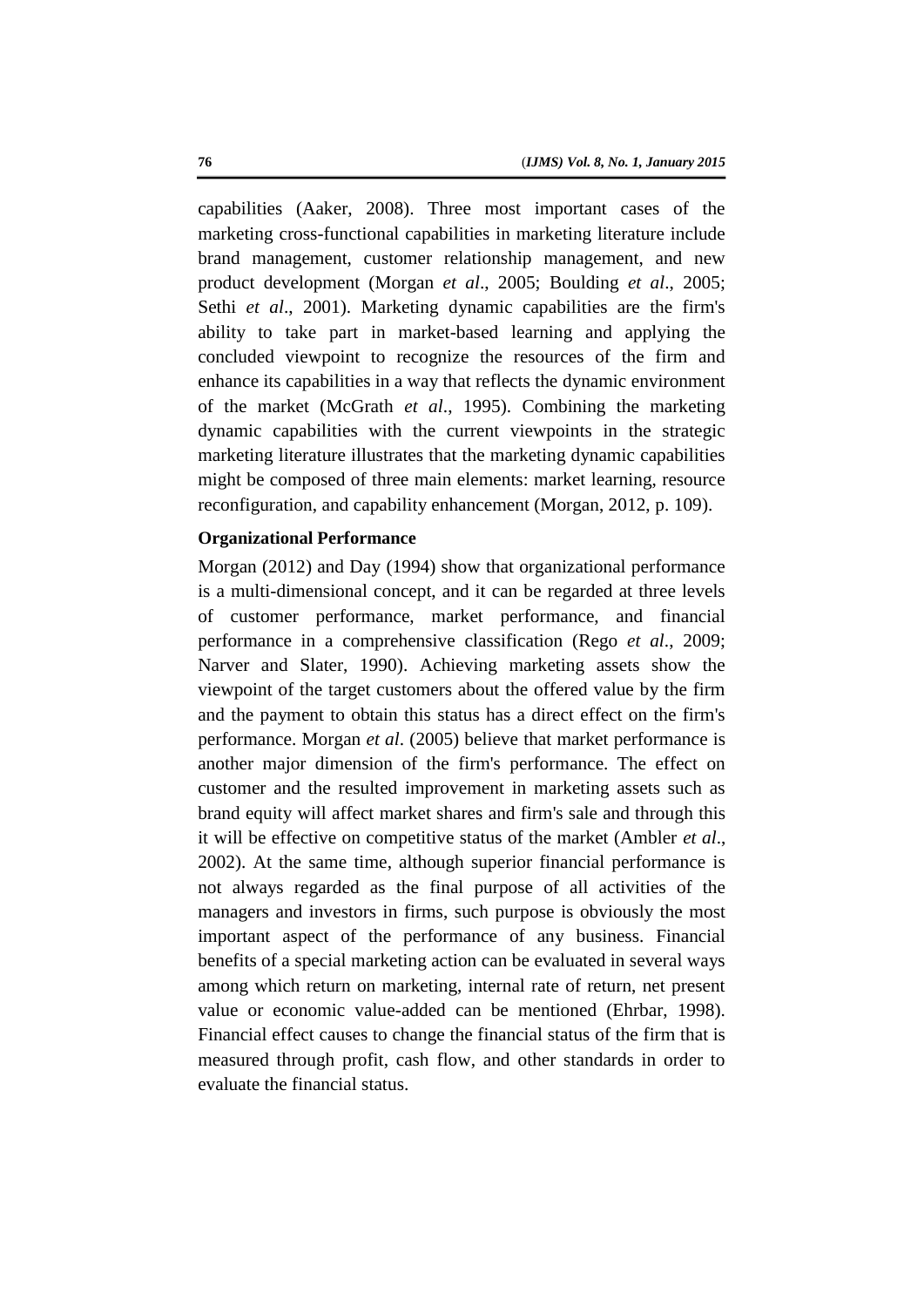Given the above-mentioned points, the conceptual framework of the effect of the marketing capabilities on the financial performance is presented in Figure 1.



**Fig. 1. Marketing productivity framework (Morgan, 2012, p. 104; Varadajan, 2011, p. 35; Rust** *et al***., 2004, p. 80; Bolton, 2004, p. 75)**

## **Research Background**

Remli *et al*. (2013) aimed to propose a conceptual framework to study the relationship between market orientation and organizational performance from Takaful Business's standpoint in Malaysia. Innovation was added in this research to represent the mediating factor. Apparently, the framework suggests that market orientation positively effects performance of the organization. The findings of this research show that market orientation has a positive relationship with organizational performance. Moreover, innovation has a mediation role in the relationship between market orientation and organizational performance. Rubera and Kirca (2012) employ meta-analytic techniques to integrate the fragmented literature on firm innovativeness using data obtained from 159 independent samples reported in 153 studies. The findings of the study indicate that innovativeness indirectly affects firm value through its effects on market position and financial position, consistent with the chain-ofeffects model. In addition, the study also demonstrates that innovativeness has direct positive effects on financial position and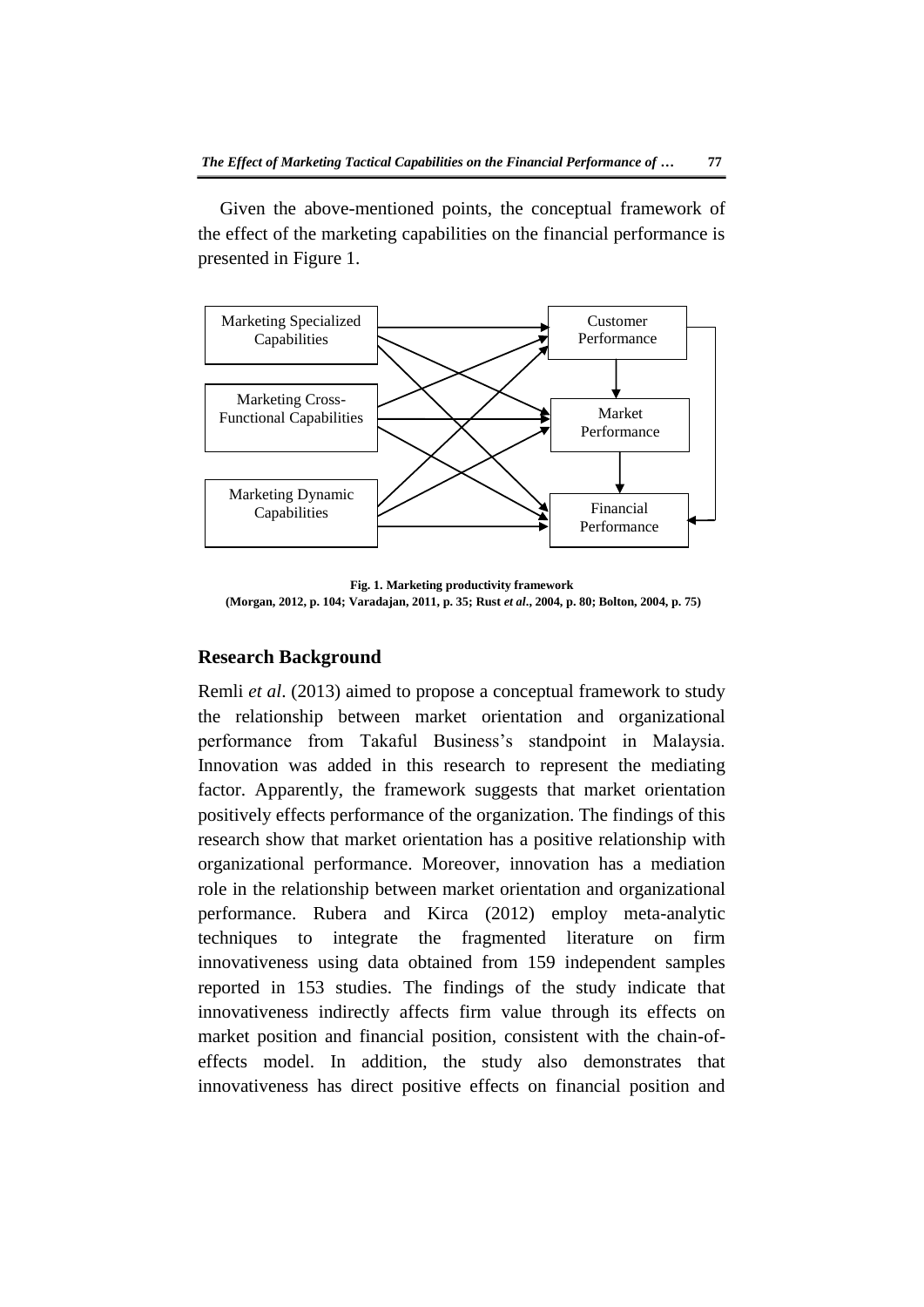firm value. Moreover, the findings of the meta-analysis suggest that prior level of performance influences subsequent levels of innovativeness, but in a positive rather than a negative way. In the research of Cano *et al*. (2004), a meta-analysis was conducted to investigate the impact of market orientation on business performance. The findings suggest that the relationship between market orientation and business performance is positive and consistent worldwide. One of the unique contributions of this research is a sample that includes studies conducted in 23 countries spanning five continents.

## **Meta-analysis Approach**

As it was mentioned earlier, the purpose of this article was to investigate the effect of marketing tactical capabilities on the financial performance of the firms by means of meta-analysis approach. Metaanalysis is a research approach that helps the researcher to achieve a suitable combination of the results of consistent and inconsistent studies in the past, explain the contrasts, and identify the structural moderating variables in the results of previous studies (Rosenthal & DiMatteo, 2001). Meta-analysis approach in this research was implemented in seven phases (Ortega, 2011; Bronestein *et al*., 2009; Ghazi Tabatabaee & Dadhir, 2011; Houman, 2009). Here, the seven steps of the meta-analysis approach in the present article will be explained.

## **Step One: Definition of Research Variables**

In the first phase, independent and dependent variables were determined (Ortega, 2011; Bronestein *et al*., 2009; Ghazi Tabatabaee & Dadhir, 2011; Houman, 2009). The independent variable in the accomplished meta-analysis was the marketing tactical capabilities in the firms. The dependent variable was the firms' performance (Harmancioglu, 2010; Snoj *et al*. 2009; Green *et al*., 2008; Hughes and Morgan, 2007; Zahay and Griffin, 2004; Baker and Sinkula, 1999). Different dimensions and indexes of the marketing tactical capabilities and organizational performance are shown briefly in Table 1.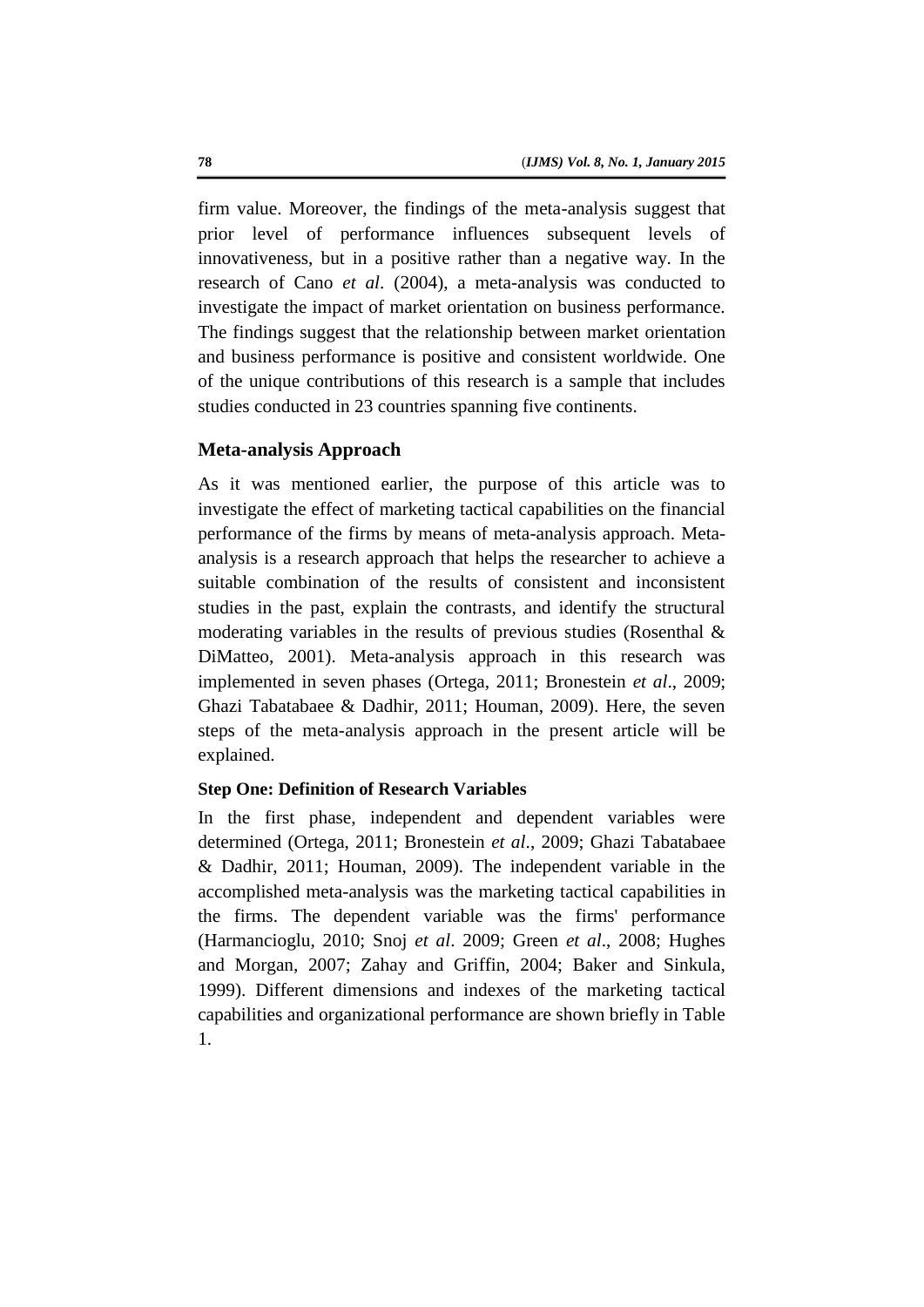| Table 1. Index of research variables framework |                             |                                       |  |  |
|------------------------------------------------|-----------------------------|---------------------------------------|--|--|
| <b>Variables</b>                               | <b>Main Aspects</b>         | <b>Sub-Dimensions</b>                 |  |  |
|                                                | Marketing Specialized       | Product, Price, Promotion,            |  |  |
|                                                | Capabilities                | Distribution, After Sale Service.     |  |  |
|                                                | Marketing Cross-Functional  | New Product Development, Brand        |  |  |
| <b>Marketing Tactical</b>                      | Capabilities                | Management, Customer Relationship     |  |  |
| Capabilities                                   |                             | Management.                           |  |  |
|                                                | Marketing Dynamic           | Market Information Management,        |  |  |
|                                                | Capabilities                | Market Learning, Resource             |  |  |
|                                                |                             | Reconfiguration.                      |  |  |
|                                                |                             | <b>Customer Retention, Customer</b>   |  |  |
|                                                | <b>Customer Performance</b> | Satisfaction, New Customer            |  |  |
|                                                |                             | Acquisition, Customer Loyalty.        |  |  |
| Organizational                                 | Market Performance          | Sales Income, Sales Volume, Market    |  |  |
| Performance                                    |                             | Share.                                |  |  |
|                                                |                             | Profitability, Profit Margin, Earning |  |  |
|                                                | Financial Performance       | before Interest and Tax (EBIT).       |  |  |
|                                                |                             | Return on Investment (ROI), Cost      |  |  |
|                                                |                             | Management.                           |  |  |

**Sorce: Morgan** *et al***., 2012; Varadajan, 2011; Rust** *et al***., 2004; Bolton, 2004.**

### **Step Two: Collecting Previous Researches**

A report of previous studies was collected in the second phase (Ghazi Tabatabaee & Dadhir, 2011; Houman, 2009). The numbers of the articles collected are given respectively in Tables 2 and 3.

| Table 2. The number of the articles collected from different scientific sources  |                               |  |  |
|----------------------------------------------------------------------------------|-------------------------------|--|--|
| <b>Article Source</b>                                                            | <b>Number of Articles</b>     |  |  |
| Searching in Electronic Databases                                                | 537                           |  |  |
| References of the Researches                                                     | 128                           |  |  |
| Total                                                                            | 665                           |  |  |
|                                                                                  |                               |  |  |
| Table 3. Electronic databases and the number of the articles collected from them |                               |  |  |
| <b>Database</b>                                                                  | <b>Number of the articles</b> |  |  |
| ProQuest                                                                         | 206                           |  |  |
| Springer                                                                         | 48                            |  |  |
| <b>Science Direct</b>                                                            | 118                           |  |  |
| Emerald                                                                          | 83                            |  |  |
| Google                                                                           | 50                            |  |  |
| Magiran                                                                          | 18                            |  |  |
| Total                                                                            | 523                           |  |  |

## **StepThree: Selecting Available Researches**

The suitable studies in the statistical population were selected in the third phase (Ghazi Tabatabaee & Dadhir, 2011; Houman, 2009). Considering the standards of meta-analysis approach, some of these studies are not suitable. The characteristics caused the exclusion of identified researches from the meta-analysis process, and the numbers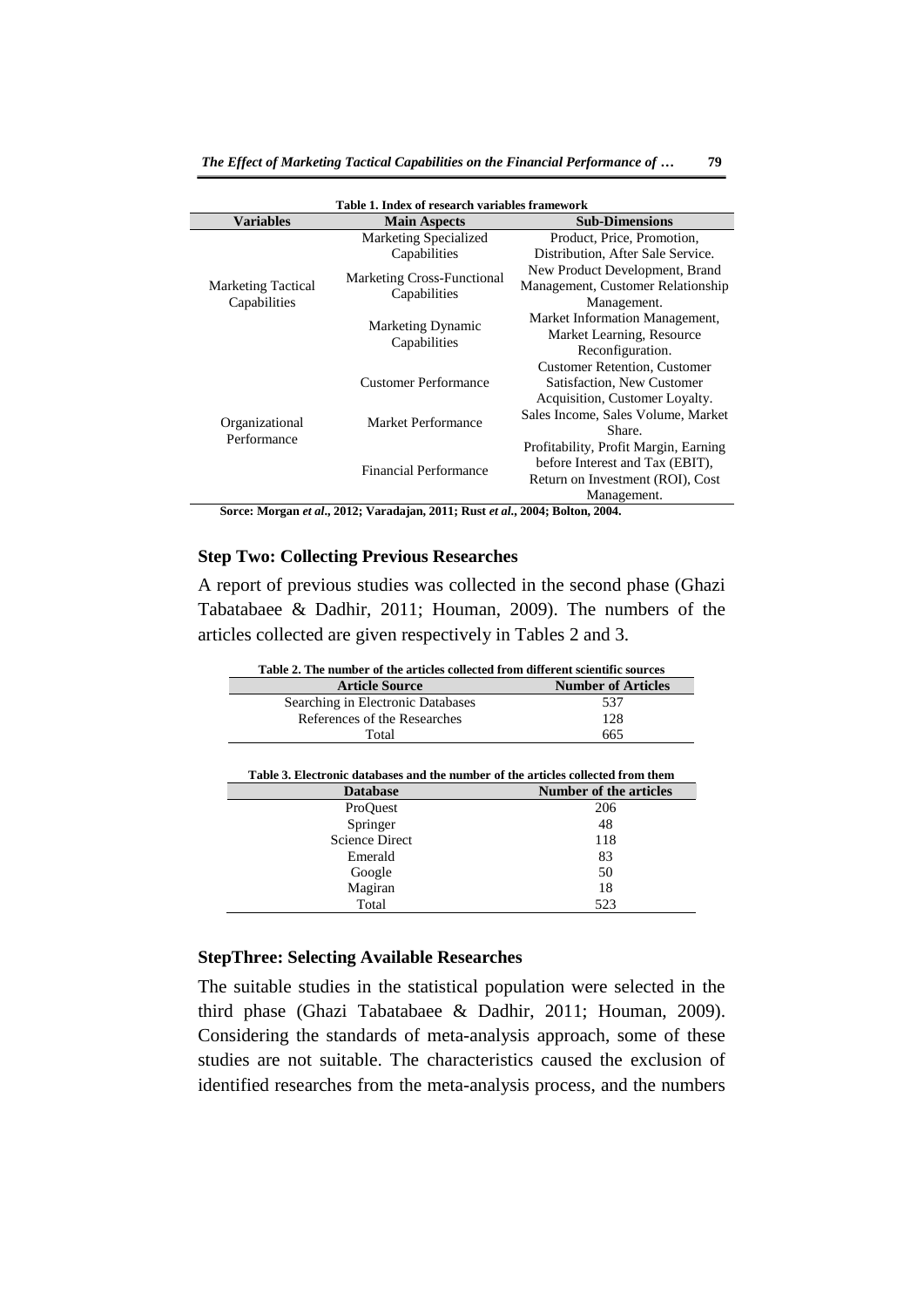of the researches that have been excluded in terms of these characteristics are given in Table 4.

| Table 4. Reasons for exclusion of articles from the statistical population                                                     |                                                  |  |  |
|--------------------------------------------------------------------------------------------------------------------------------|--------------------------------------------------|--|--|
| <b>Reasons for Exclusion</b>                                                                                                   | <b>The Number of</b><br><b>Unusable Articles</b> |  |  |
| When information necessary for calculating the effect size is<br>not provided                                                  | 175                                              |  |  |
| When the article, for measuring marketing activities and<br>organizational performance, has used inappropriate indicators      | 72                                               |  |  |
| When the relationship between the dependent and independent<br>variables has been measured qualitatively and non-statistically | 56                                               |  |  |
| Total                                                                                                                          | 303                                              |  |  |

Therefore, the remaining numbers of the researches having the features to be included in meta-analysis were obtained as 220 articles.

Given that the number of the suitable studies was high and at the same time it was not possible for the researcher to study all of them in terms of time, the stratified random sampling was used to select the sample. Finally, one hundred forty two articles were selected as the sample size. Number of the collected studies from each resource is shown separately in Table 5.

| Table 5. Dalabases and the usable, unusable, and sciected al ticles (1775-2015) |                          |                        |                          |  |
|---------------------------------------------------------------------------------|--------------------------|------------------------|--------------------------|--|
| <b>Database</b>                                                                 | <b>Unusable Articles</b> | <b>Usable Articles</b> | <b>Selected Articles</b> |  |
| ProQuest                                                                        | 118                      | 88                     | 63                       |  |
| Springer                                                                        | 19                       | 29                     | 14                       |  |
| <b>Science Direct</b>                                                           |                          | 41                     | 26                       |  |
| Emerald                                                                         | 48                       | 35                     | 22                       |  |
| Google                                                                          | 33                       | 17                     |                          |  |
| Magiran                                                                         | 8                        | 10                     |                          |  |
| Total                                                                           | 303                      | 220                    | 142                      |  |

**Table 5. Databases and the usable, unusable, and selected articles (1993-2013)**

The point that should be noted is that the presented articles have usually reported more than one effect size. The articles used in metaanalysis process have included 1033 effect sizes.

#### **Step Four: Collecting the required data from the selected articles**

In the fourth phase, the required information was collected from each study. List of the information that must be collected from the reports is divided into two classes (Ghazi Tabatabaee & Dadhir, 2011; Houman, 2009): 1- the general information about the articles, and 2 the required information to calculate the effect size. List of the required information is presented in Table 6.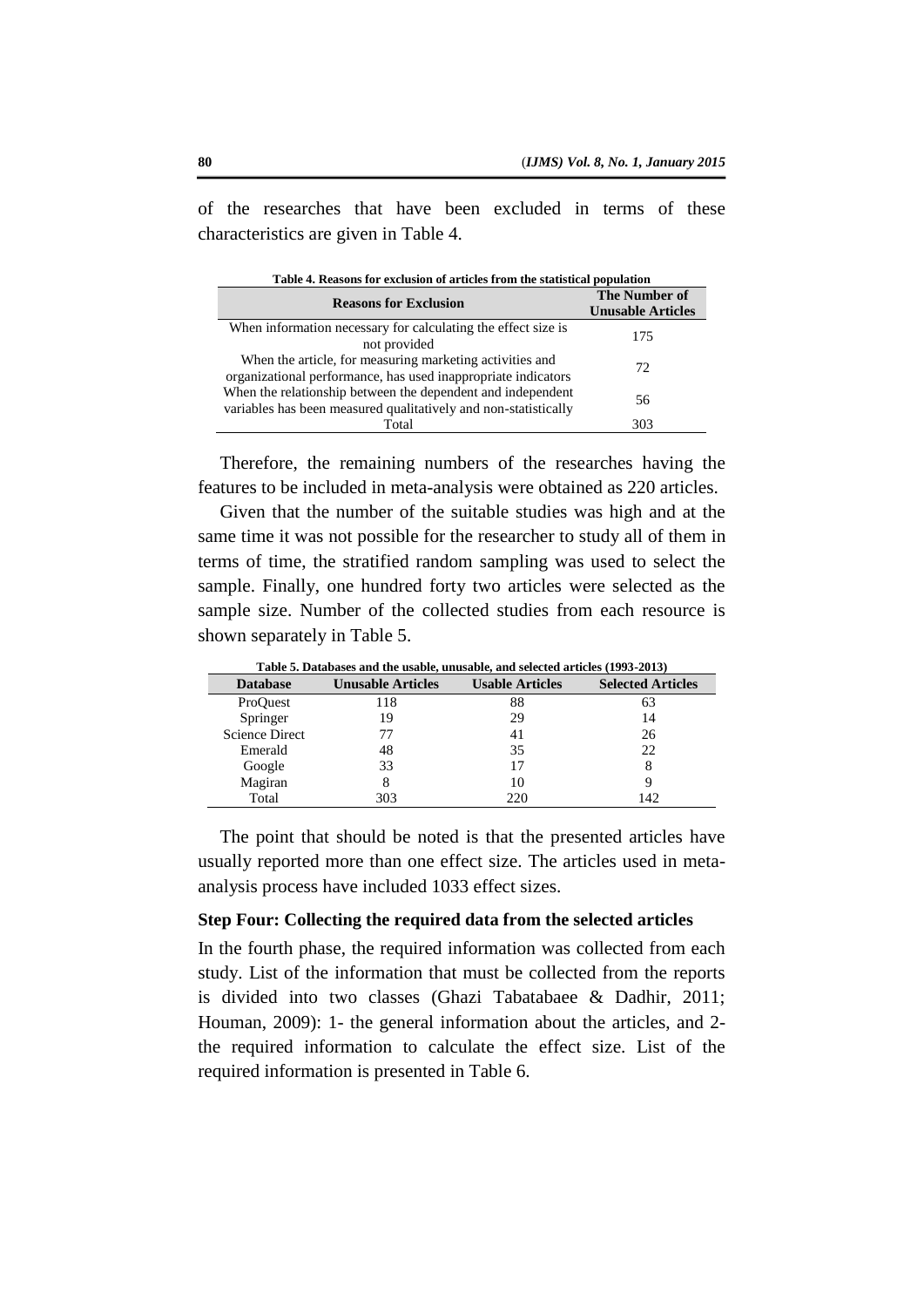| Table 6. List of the required information                                                                                                                                                                                                                                                                                                                                                                  |                                                         |  |  |
|------------------------------------------------------------------------------------------------------------------------------------------------------------------------------------------------------------------------------------------------------------------------------------------------------------------------------------------------------------------------------------------------------------|---------------------------------------------------------|--|--|
| <b>General Information of Studies</b>                                                                                                                                                                                                                                                                                                                                                                      | <b>Information Related to Effect Size Calculation</b>   |  |  |
|                                                                                                                                                                                                                                                                                                                                                                                                            | Correlation Coefficient, Adjusted $R^2$ , P-Value,      |  |  |
| Research Title, Researcher Name,                                                                                                                                                                                                                                                                                                                                                                           | t-Statistics, z-Statistics, Mean of Control Group, Mean |  |  |
| Journal Name.                                                                                                                                                                                                                                                                                                                                                                                              | of Experimental Group, Pooled Variance of Groups,       |  |  |
|                                                                                                                                                                                                                                                                                                                                                                                                            | Pooled Standard deviation of Groups.                    |  |  |
| $C_{\text{max}}$ $C_{\text{best}}$ $T_{\text{best}}$ $T_{\text{best}}$ $T_{\text{best}}$ $T_{\text{best}}$ $T_{\text{best}}$ $T_{\text{best}}$ $T_{\text{best}}$ $T_{\text{best}}$ $T_{\text{best}}$ $T_{\text{best}}$ $T_{\text{best}}$ $T_{\text{best}}$ $T_{\text{best}}$ $T_{\text{best}}$ $T_{\text{best}}$ $T_{\text{best}}$ $T_{\text{best}}$ $T_{\text{best}}$ $T_{\text{best}}$ $T_{\text{best}}$ |                                                         |  |  |

Sorce: Ghazi Tabatabaee & Dadhir, 2011; Houman, 2009

### **Step Five: Calculating the Effect Size**

The effect size calculate in the phase five (Ortega, 2011; Bronestein *et al*., 2009; Ghazi Tabatabaee & Dadhir, 2011; Houman, 2009). The calculated effect size in this research will be the effect size r. The formulas to convert the statistic into effect size r are based on Table 7.

**Table 7. Calculation of effect size for different methods of research and data analysis** 

| <b>Research</b><br><b>Method</b>         | Analysis Approach Analysis Tool                   |                        | <b>Statistics</b> | r Calculation            |
|------------------------------------------|---------------------------------------------------|------------------------|-------------------|--------------------------|
| Correlation                              | Regression                                        | Regression<br>Equation | t                 | $(N - 2)$                |
| Correlation                              | Correlation<br>Coefficient                        | Pearson<br>Coefficient | r                 | Effect Size equal to r   |
| Difference of<br>Two Population          | Difference of Mean                                | $M_1-M_2 \leq 0$       | t                 | $t^2$<br>$(N - 2)$       |
| Difference of<br>Two Population          | Difference of Mean                                | $M_1-M_2 \leq 0$       | Z                 | $\sqrt{N}$               |
|                                          | Experts Opinion Mean of Relationship Average Test |                        | t                 | $t^2$                    |
| Correlation                              | Regression                                        | Regression<br>Equation | $R^2$             |                          |
| Difference of<br>Multiple-<br>Population | Analysis of Variance                              | Variance               | F                 | $t^2$<br>$t^2 + (N - 2)$ |
|                                          |                                                   |                        |                   |                          |

Sorce: Ortega, 2011; Ghazi Tabatabaee&Dadhir, 2011; Houman, 2009)

#### **Step Six: Evaluating Homogeneity or Heterogeneity of the Effect Sizes**

The existing homogeneity and heterogeneity in effect sizes were evaluated in phase six (Ortega, 2011; Ghazi Tabatabaee & Dadhir, 2011; Houman, 2009). According to the explanations above, results of the studies related to the effect of the marketing tactical capabilities on the organizational performance are not consistent. Hence, according to this theory, the calculated effect sizes in different studies must be different and divergent from each other. The statistic  $Q_t$ , variance, chisquare test, and visual observation of the effect sizes are usually used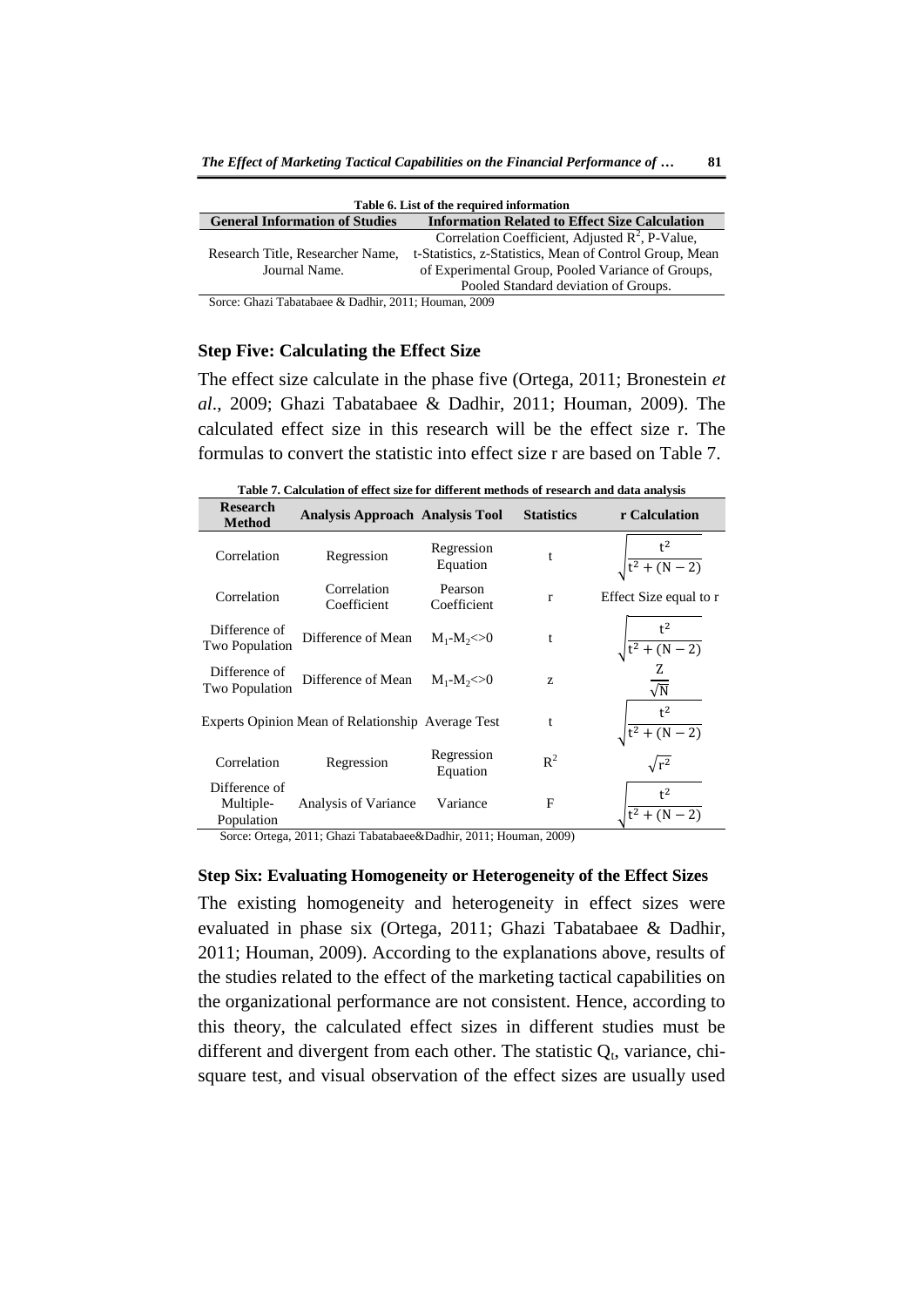to determine the homogeneity or heterogeneity of the effect size (Ortega, 2011).

## **Step Seven: Calculating the Combined Effect Size**

Finally, the last phase shows the strength of the relation among indexes of the marketing tactical capabilities and the financial performance. Statistical estimation z using the formula below has been suggested for testing the hypothesis above (Littell *et al.,* 2008; Ghazi Tabatabaee & Dadhir, 2011):

$$
Z_r \pm t_{(0.05)} S / \sqrt{K}
$$

 $Z_r$ : non-weighted average of z fishers converted from  $r$  $T_{(0.05)}$ : the requited amount of t for two-way P-value (0.05) for k-1

K: number of the studies from which  $Z_r$  has been calculated

S: standard deviation of the calculated  $Z_r$ 

If the calculated confidence interval includes zero, it can be claimed that the effect size, which shows the relation between two variables, is not significant. If mean of the calculated effect size is positive, the relation between the two variables is positive and if it is negative, the relation is negative too (Schunk & Schrader, 1993). Correlation coefficients less than  $0.1$  ( $>0.1$ ) are considered as small coefficients, correlation coefficients between 0.1 and 0.3 (between - 0.1 and 0.3) are considered as moderate correlation coefficients, and those higher than  $0.3$  (<-0.3) are considered as large correlation coefficients (Hunter & Schmidt, 2004, p. 161). Thus, it can be stated that if the mean of the effect size is at the middle and large level, the relation is confirmed and if it is at the small level, the relation is not conformed (Ortega, 2011; Ghazi Tabatabaee & Dadhir, 2011; Houman, 2009).

## **Research Hypotheses**

Marketing tactical capabilities aim to fulfill the market-related needs of the business, allowing the firms to provide superior added value and to adapt better to changing market conditions (Tsai & Shih, 2004; Weerawardena, 2003). A growing number of the studies have emphasized the role of the marketing tactical capabilities in achieving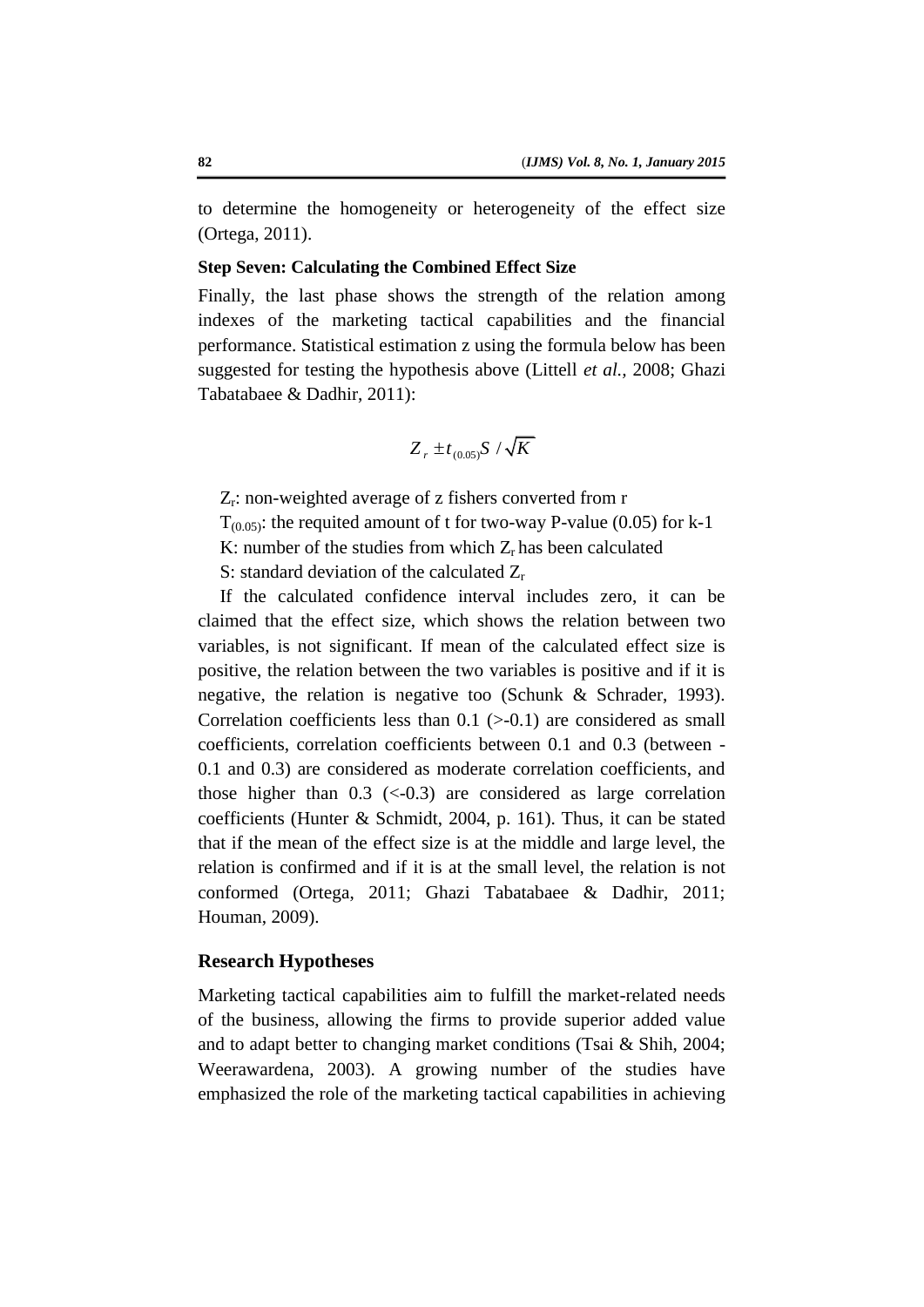and sustaining the competitive advantage (e.g., Song *et al.,* 2008). In addition, as noted previously, Hunt and Morgan (1995) argue, "a comparative advantage in the marketing tactical capabilities, then, can translate into a competitive advantage in the marketplace and the superior financial performance". Therefore, the primary hypothesis of this research is as follows:

 $\triangle$  There is a relationship between marketing tactical capabilities and organizational performance.

The literature suggests that specialized marketing capabilities are based around the classical "marketing mix" of activities concerned with product, pricing, communications, and distribution (Vorhies *et al*., 2009). Superior product management capabilities should positively affect firm performance (Roach, 2011). Price management capability is a significant predictor of the firm's performance (Tooksoon and Mohamad, 2010). The capability in managing promotion is the factor that contributes to the higher in organization performance. The positive relationship shows that firms that build its competitiveness based on its combined promotional efforts with its channel partners will register higher performance (Shamsuddoha & Ali, 2006). Therefore, the sub-hypotheses one to three are as below:

- 1. There is a relationship between marketing specialized capabilities and customer performance.
- 2. There is a relationship between marketing specialized capabilities and market performance.
- 3. There is a relationship between marketing specialized capabilities and financial performance.

Three of the most important cross-functional marketing capabilities identified in the extant literature are: brand management, customer relationship management, and new product development (Morgan, 2012). Firms with strong brand management capabilities are likely to enjoy higher revenue growth rates through the attraction of new customers (Morgan *et al*., 2009). Moreover, the innovation literature has indicated that a formidable relationship exists between new product development and organization performance. As such, the more value the new product provides, the more satisfied and loyal a firm's customers. The higher the value its customers perceive, the more likely the firm's customers will perceive the new product as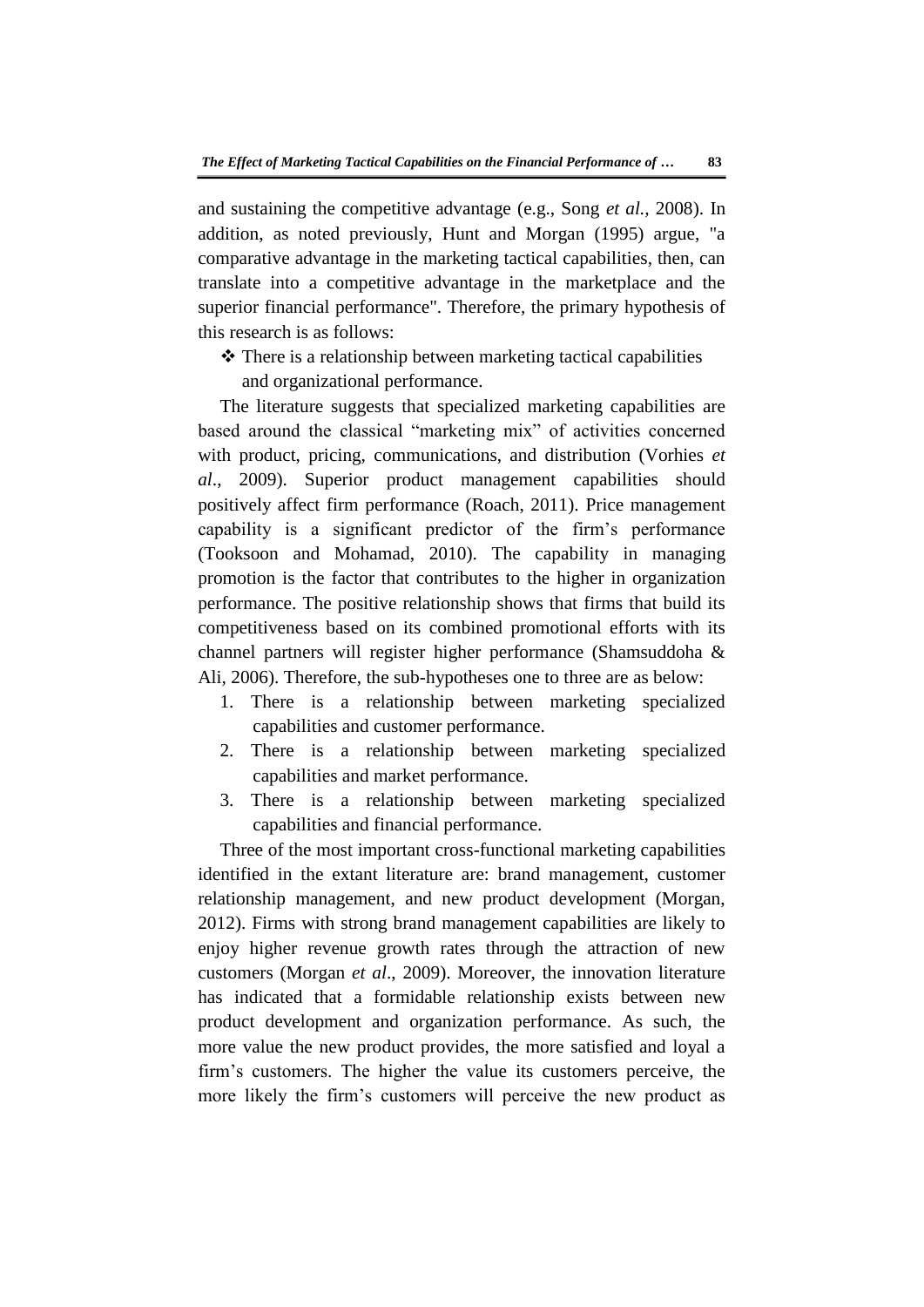being of higher quality, which in turn leads to increased performance (Cheng and Krumwiede, 2010). Firms with strong customer relationship management capabilities should focus their resources on those customers who are the most profitable and those who represent a high potential for future profits. As a result, such firms should be able to increase their performance at a higher rate by continually lowering the average cost of serving customers (Bolton *et al*., 2004). Therefore, the sub-hypotheses four to six are as follows:

- 4. There is a relationship between marketing cross-functional capabilities and customer performance.
- 5. There is a relationship between marketing cross-functional capabilities and market performance.
- 6. There is a relationship between marketing cross-functional capabilities and financial performance.

The literature suggests numerous reasons to expect that marketsensing capabilities may be linked with firms' performance. Superior market-sensing capabilities allow a firm to identify underserved segments and those where its rivals' offerings may not be fulfilling customer and channel requirements (Slater & Narver, 2000). These underserved and/or unsatisfied segments provide good targets for the firm's efforts to increase performance by attracting new customers (Hult, 2005). Superior market sensing allows a firm to learn more and learn faster about customer and competitor reactions to its performance enhancement efforts, providing insights that are necessary to allow the firm to increase the rate at which such growth outcomes are achieved (Slater and Narver, 2000). Therefore, the subhypotheses seven to nine are as follows:

- 7. There is a relationship between marketing dynamic capabilities and customer performance.
- 8. There is a relationship between marketing dynamic capabilities and market performance.
- 9. There is a relationship between marketing dynamic capabilities and financial performance.

Meanwhile, firm's improved customer and market performance will positively affect their financial performance. This is because higher levels of customer satisfaction increase customer loyalty. As such, because loyal customers are less sensitive to price changes,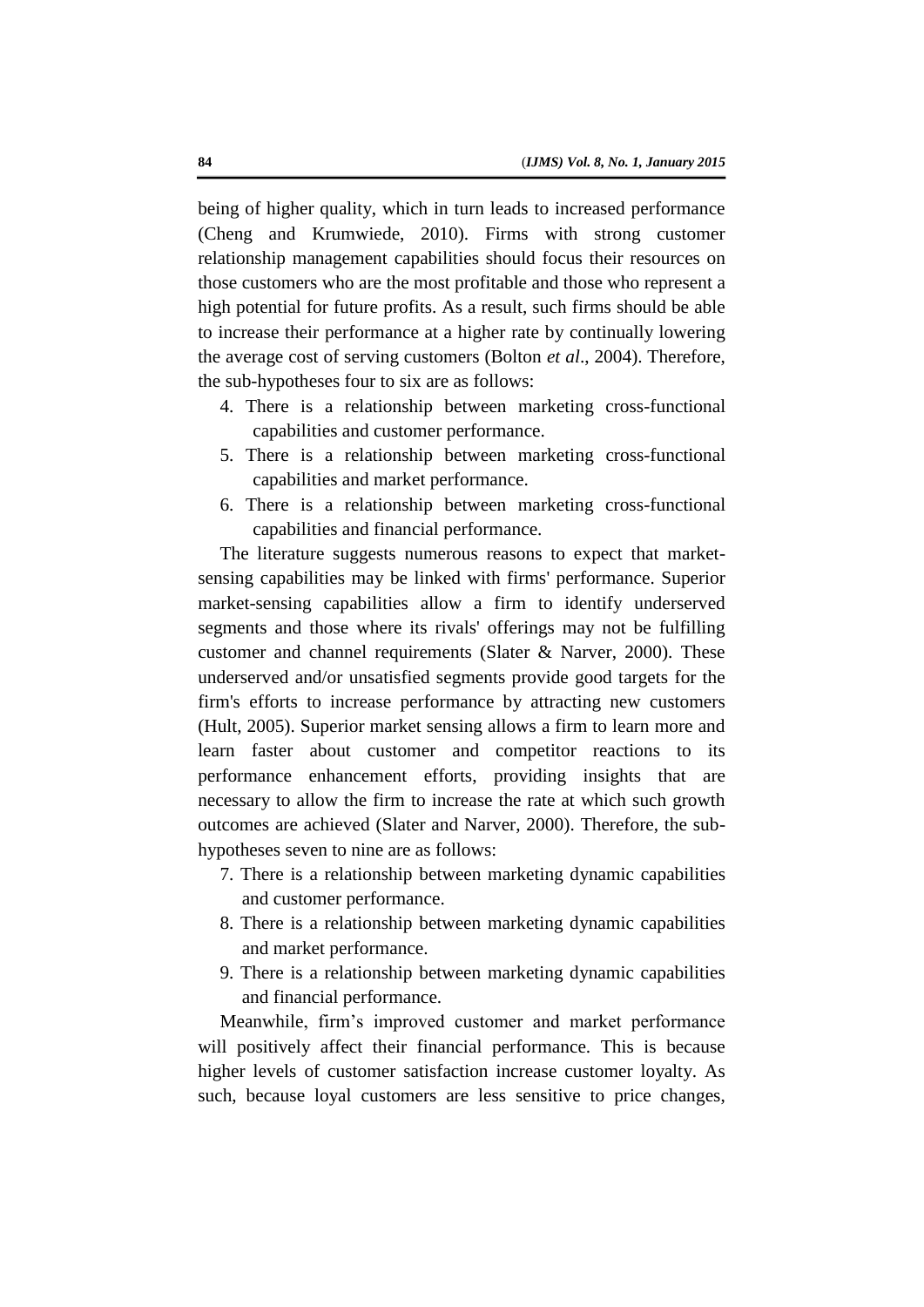firms can offer premium prices, leading to a higher profit or market share. In addition, the positive reputation that results from higher levels of market performance enables the firm to attract new customers and, as a result, increase a firm's profit (Prince and Simon 2009). Therefore, the sub-hypotheses ten to twelve are as follows:

- 10. There is a relationship between customer performance and market performance.
- 11. There is a relationship between customer performance and financial performance.
- 12. There is a relationship between market performance and financial performance.

## **Data Analysis**

Confidence interval and weighted mean of the effect size related to the sub-hypotheses one to three are presented in Table 8.

**Table 8. Confidence interval and weighted means of the effect size related to the Sub-hypotheses** 

| one to three                 |                    |                               |                         |  |
|------------------------------|--------------------|-------------------------------|-------------------------|--|
| <b>Index of Marketing</b>    | Index of           | <b>Confidence Interval of</b> | <b>Weighted Mean of</b> |  |
| <b>Tactical Capabilities</b> | <b>Performance</b> | the Effect Size               | the Effect Size         |  |
| Marketing Specialized        | Customer           | (0.083, 0.312)                | 0.113                   |  |
| Capabilities                 | Performance        |                               |                         |  |
| Marketing Specialized        | Market             | (0.158, 0.321)                | 0.064                   |  |
| Capabilities                 | Performance        |                               |                         |  |
| Marketing Specialized        | Financial          |                               | 0.046                   |  |
| Capabilities                 | Performance        | (0.1, 0.207)                  |                         |  |
|                              |                    |                               |                         |  |

Confidence interval and the effect size of the marketing specialized capabilities on the customer performance are in the positive range (0.083, 0.312) and do not contain zero. Similarly, the weight mean of the effect size is equal to 0.113. The obtained combined effect size is at the level of the moderate effect sizes (between 0.1 and 0.3). Thus the sub-hypothesis one cannot be rejected. It means that there is a relationship between the marketing specialized capabilities and the customer performance. Confidence interval and the effect size of the marketing specialized capabilities on the market performance are in the positive range (0.158, 0.321) and do not contain zero. Similarly, the weight mean of the effect size is equal to 0.064. The obtained combined effect size is at the level of the small effect sizes (smaller than 0.1). Thus, the sub-hypothesis two is not accepted. It means that there is not a relationship between the marketing specialized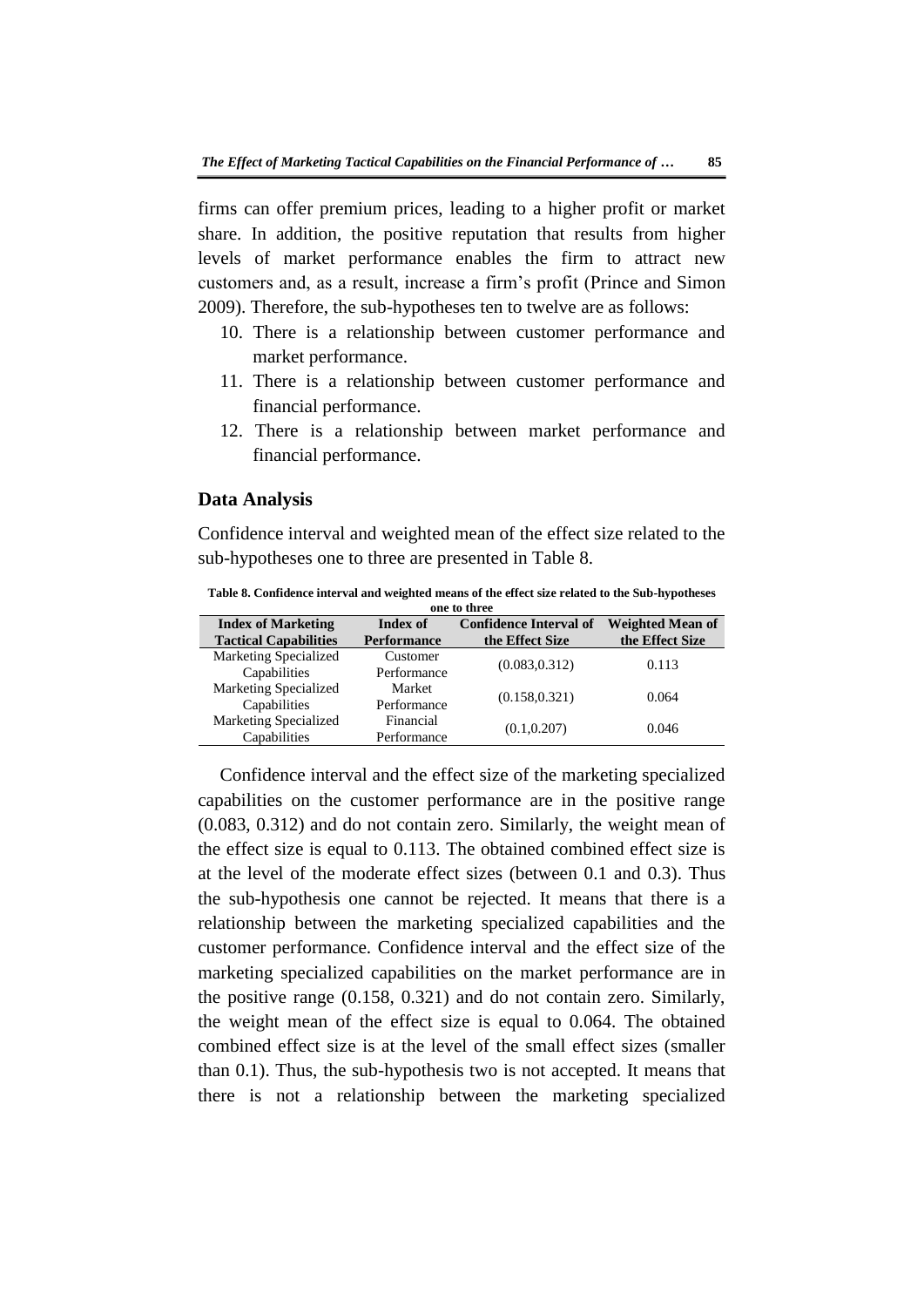capabilities and the market performance. Confidence interval and the effect size of the marketing specialized capabilities on the financial performance are in the positive range (0.1, 0.207) and do not contain zero. Similarly, the weighted mean of the effect size is equal to 0.046. The obtained combined effect size is at the level of the small effect sizes (smaller than 0.1). Thus, the sub-hypothesis three is not accepted. It means that there is not a relationship between the marketing specialized capabilities and the financial performance.

Confidence interval and weighted mean of the effect size related to the sub-hypotheses four to six are shown in Table 9.

**Table 9. Confidence interval and weighted mean of the effect size related to the secondary hypotheses four to six**

| <b>Index of Marketing</b><br><b>Tactical Capabilities</b> | Index of<br><b>Performance</b> | <b>Confidence Interval</b><br>of the Effect Size | <b>Weighted Mean of</b><br>the Effect Size |
|-----------------------------------------------------------|--------------------------------|--------------------------------------------------|--------------------------------------------|
| <b>Marketing Cross-</b><br>functional Capabilities        | Customer<br>Performance        | (0.174, 0.256)                                   | 0.215                                      |
| Marketing Cross-<br>functional Capabilities               | Market<br>Performance          | (0.098, 0.562)                                   | 0.293                                      |
| <b>Marketing Cross-</b><br>functional Capabilities        | Financial<br>Performance       | (0.101, 0.284)                                   | 0.166                                      |

Confidence interval and the effect size of the marketing crossfunctional capabilities on the customer performance are in the positive range (0.174, 0.256) and do not contain zero. Similarly, the weighted mean of the effect size is equal to 0.215. The obtained combined effect size is at the level of the moderate effect sizes (between 0.1 and 0.3). Thus, the sub-hypothesis four cannot be rejected. It means that there is a relationship between the marketing cross-functional capabilities and the customer performance. Confidence interval and the effect size of the marketing cross-functional capabilities on the market performance are in the positive range (0.098, 0.562) and do not contain zero. Similarly, the weighted mean of the effect size is equal to 0.293. The obtained combined effect size is at the level of the moderate effect sizes (between 0.1 and 0.3). Thus, the sub-hypothesis five cannot be rejected. It means that there is a relationship between the marketing cross-functional capabilities and the market performance. Confidence interval and the effect size of the marketing cross-functional capabilities on the financial performance are in the positive range (0.101, 0.284) and do not contain zero. Similarly, the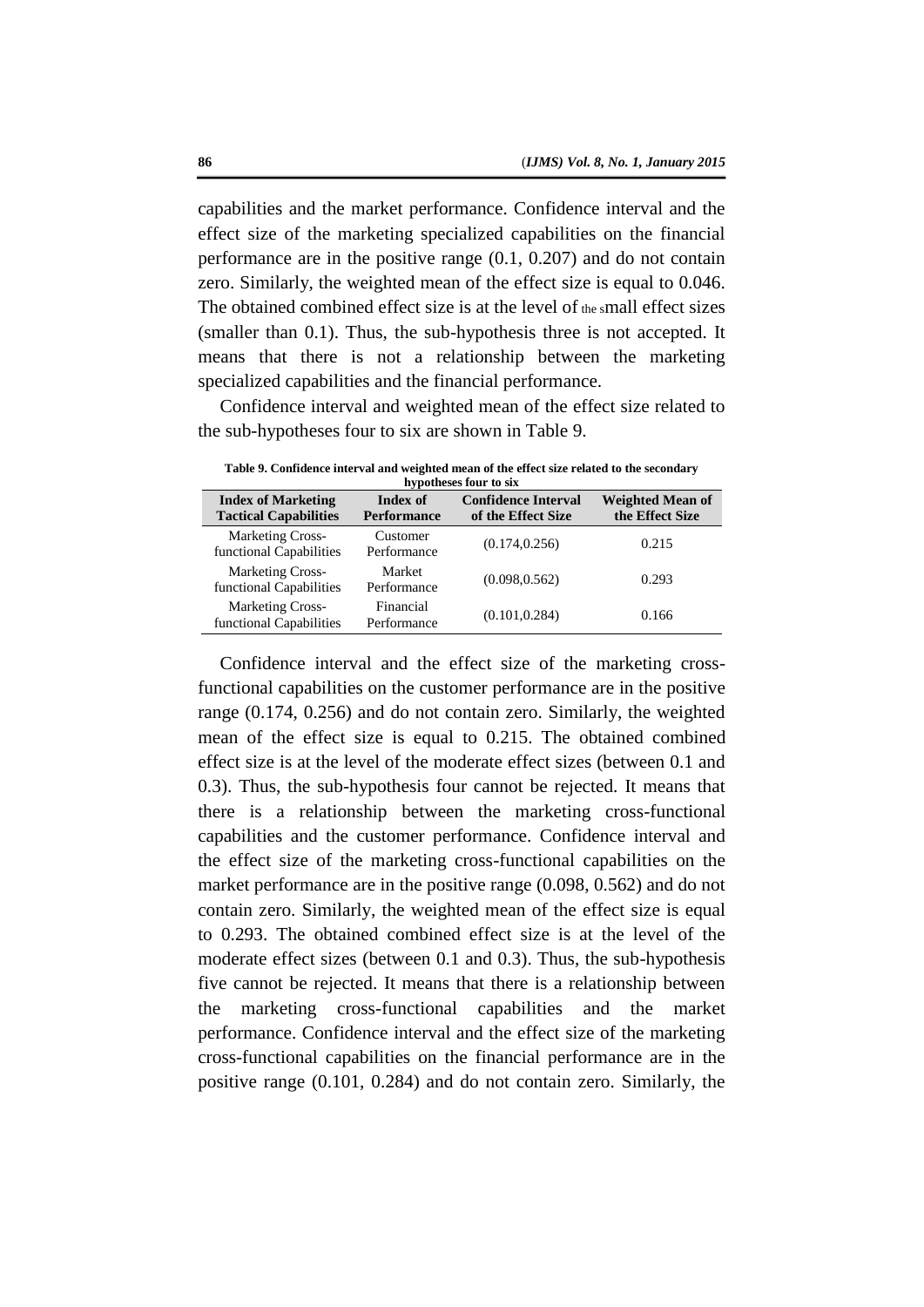weighted mean of the effect size is equal to 0.166. The obtained combined effect size is at the level of the moderate effect sizes (between 0.1 and 0.3). Thus the sub-hypothesis six cannot be rejected. It means that there is a relationship between the marketing crossfunctional capabilities and the financial performance.

Confidence interval and the weighted mean of the effect size related to the sub-hypotheses seven to nine are presented in Table 10.

**Table 10. Confidence interval and weighted mean of the effect size related to the sub-hypotheses seven to nine**

| <b>Index of Marketing</b><br><b>Tactical Capabilities</b> | Index of<br><b>Performance</b> | <b>Confidence Interval</b><br>of the Effect Size | <b>Weighted Mean of</b><br>the Effect Size |  |
|-----------------------------------------------------------|--------------------------------|--------------------------------------------------|--------------------------------------------|--|
| Marketing Dynamic                                         | Customer                       | (0.085, 0.259)                                   | 0.215                                      |  |
| Capabilities                                              | Performance                    |                                                  |                                            |  |
| Marketing Dynamic                                         | Market                         | (0.146, 0.372)                                   | 0.293                                      |  |
| Capabilities                                              | Performance                    |                                                  |                                            |  |
| Marketing Dynamic                                         | Financial                      |                                                  |                                            |  |
| Capabilities                                              | Performance                    | (0.015, 0.163)                                   | 0.166                                      |  |

Confidence interval and the effect size of the marketing dynamic capabilities on the customer performance are in the positive range (0.085, 0.259) and do not contain zero. Similarly, the weighted mean of the effect size is equal to 0.144. The obtained combined effect size is at the level of the moderate effect sizes (between 0.1 and 0.3). Thus the sub-hypothesis seven cannot be rejected. It means that there is a relationship between the marketing dynamic capabilities and the customer performance. Confidence interval and the effect size of the cross marketing dynamic capabilities on the market performance are in the positive range (0.146, 0.372) and do not contain zero. Similarly, the weighted mean of the effect size is equal to 0.233. The obtained combined effect size is at the level of the moderate effect sizes (between 0.1 and 0.3). Thus, the sub-hypothesis eight cannot be rejected. It means that there is a relationship between the marketing dynamic capabilities and the market performance. Confidence interval and the effect size of the marketing dynamic capabilities on the financial performance are in the positive range (0.015, 0.163) and do not contain zero. Similarly, the weighted mean of the effect size is equal to 0.081. The obtained combined effect size is at the level of the small effect sizes (smaller than 0.1). Thus, the sub-hypothesis nine is not accepted. It means that there is not a relationship between the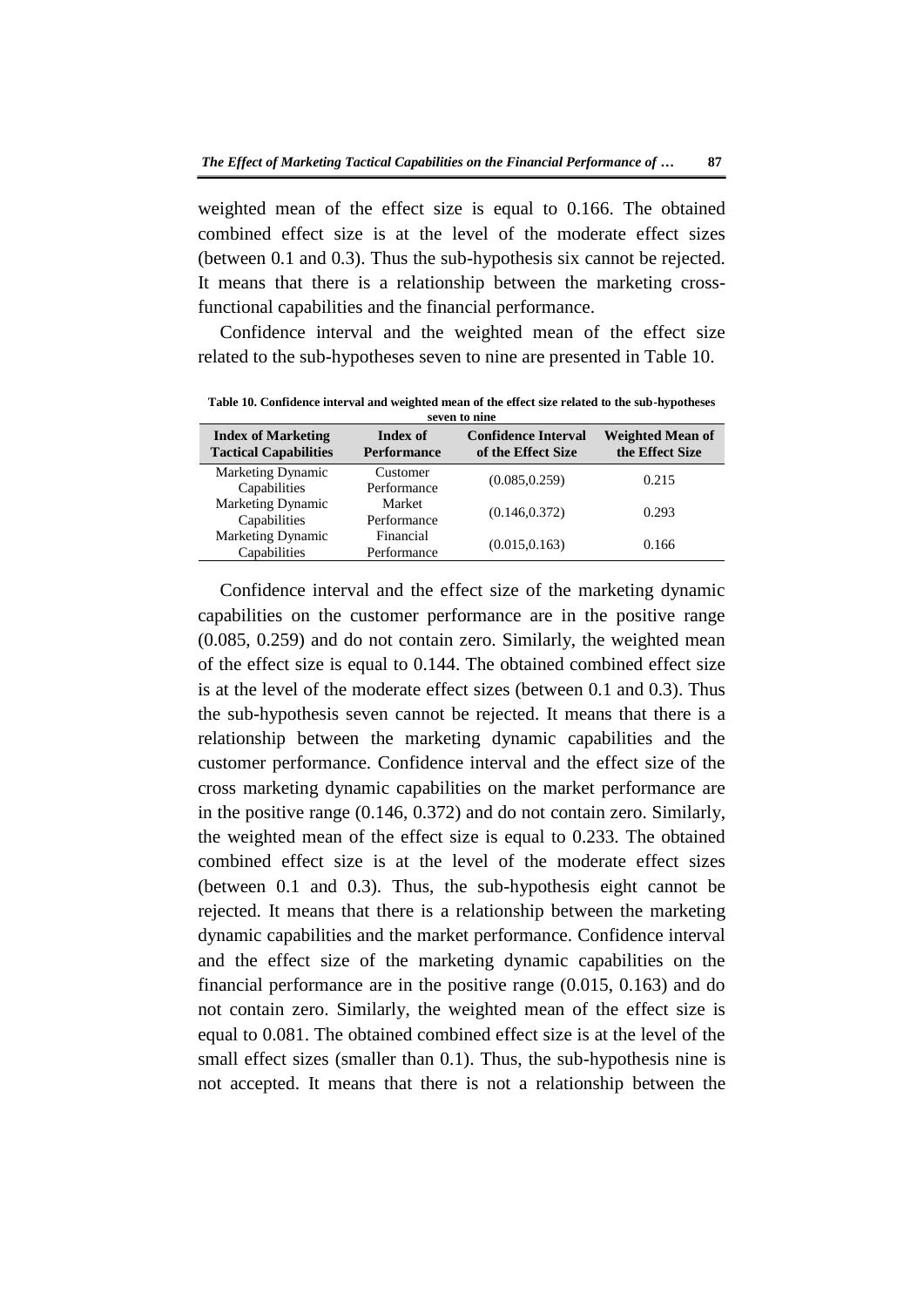marketing dynamic capabilities and the financial performance.

Financial

Financial

Confidence interval and the weighted mean of the effect size related to the sub-hypotheses ten to twelve are shown in Table 11.

| to twelve                      |                                |                                                  |                                            |
|--------------------------------|--------------------------------|--------------------------------------------------|--------------------------------------------|
| Index of<br><b>Performance</b> | Index of<br><b>Performance</b> | <b>Confidence Interval of</b><br>the Effect Size | <b>Weighted Mean of</b><br>the Effect Size |
| Customer<br>Performance        | Market<br>Performance          | (0.133, 0.235)                                   | 0.207                                      |

Performance (0.154,0.242) 0.199

Performance (0.015,0.163) 0.29

**Table 11. Confidence interval and weighted mean of the effect size related to the sub-hypotheses ten** 

| Confidence interval and the effect size of the customer                   |
|---------------------------------------------------------------------------|
|                                                                           |
| performance on the market performance are in the positive range           |
| $(0.133, 0.235)$ and do not contain zero. Similarly, the weighted mean    |
| of the effect size is equal to 0.207. The obtained combined effect size   |
| is at the level of the moderate effect sizes (between 0.1 and 0.3). Thus, |
| the sub-hypothesis ten cannot be rejected. It means that there is a       |
| relationship between the customer performance and the market              |
| performance. Confidence interval and the effect size of the customer      |
| performance on the financial performance are in the positive range        |
| $(0.154, 0.242)$ and do not contain zero. Similarly, the weighted mean    |
| of the effect size is equal to 0.199. The obtained combined effect size   |
| is at the level of the moderate effect sizes (between 0.1 and 0.3). Thus, |
| the sub-hypothesis eleven cannot be rejected. It means that there is a    |
| relationship between the customer performance and the financial           |
| performance. Confidence interval and the effect size of the market        |
| performance on the financial performance are in the positive range        |
| $(0.015, 0.163)$ and do not contain zero. Similarly, the weighted mean    |
| of the effect size is equal to 0.29. The obtained combined effect size is |
| at the level of the moderate effect sizes (between 0.1 and 0.3). Thus,    |
| the sub-hypothesis twelve cannot be rejected. It means that there is a    |
| relationship between the market performance and the financial             |
| performance.                                                              |

Finally, confidence interval and the weighted mean of the effect size related to the main hypothesis are presented in Table 12.

Customer Performance

Market Performance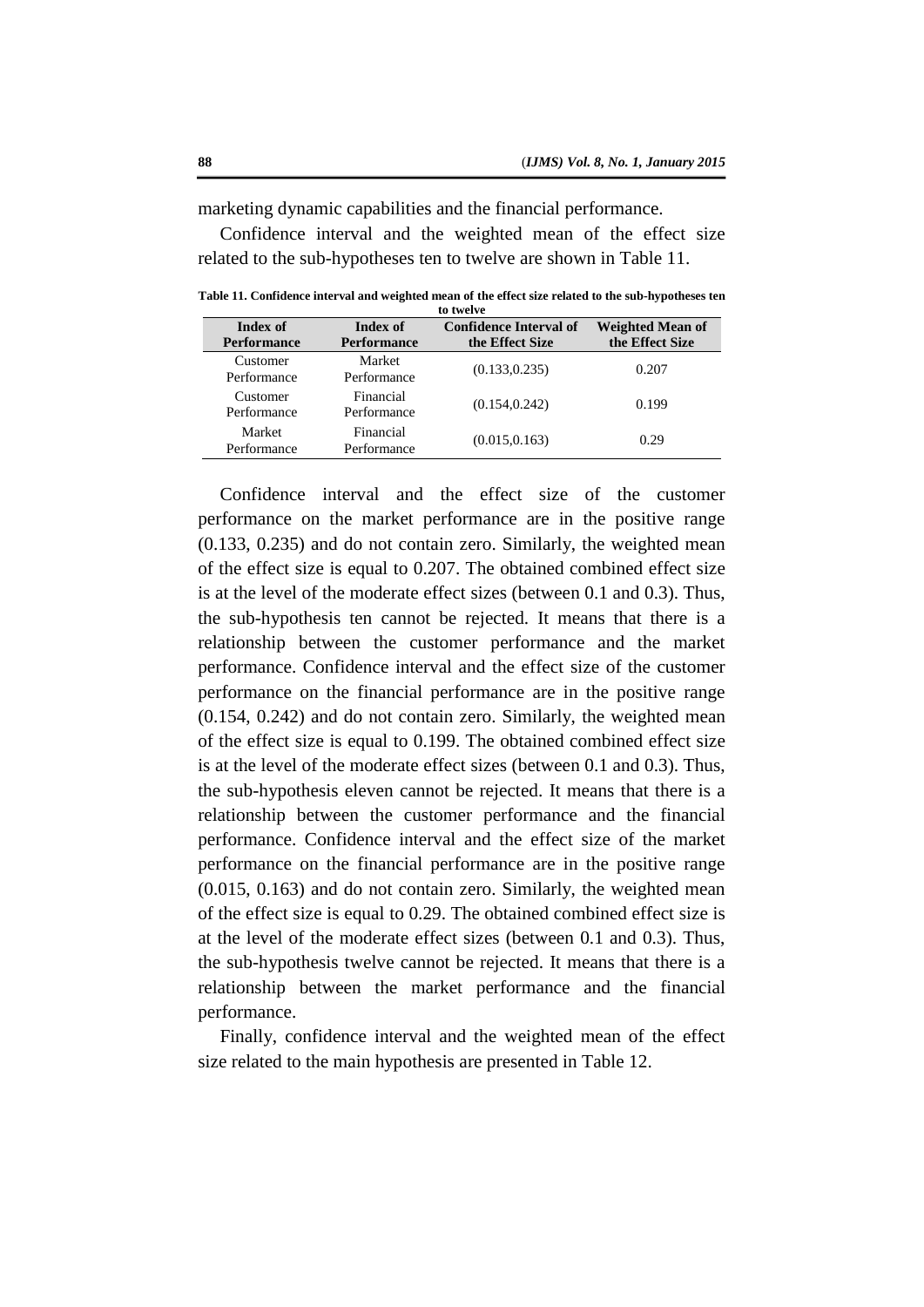| Table 12. Confidence interval and weighted mean of the effect size related to the main hypotheses |                    |                            |                      |  |
|---------------------------------------------------------------------------------------------------|--------------------|----------------------------|----------------------|--|
| <b>Index of Marketing</b>                                                                         | Index of           | <b>Confidence Interval</b> | Weighted Mean of the |  |
| <b>Actions</b>                                                                                    | <b>Performance</b> | of the Effect Size         | <b>Effect Size</b>   |  |
| <b>Marketing Tactical</b>                                                                         | Organizational     | (0.191, 0.231)             | 0.14                 |  |
| Capabilities                                                                                      | Performance        |                            |                      |  |

Confidence interval and the effect size of the marketing tactical capabilities on the organizational performance are in the positive range (0.191, 0.231) and do not contain zero. Similarly, the weighted mean of the effect size is equal to 0.14. The obtained combined effect size is at the level of the moderate effect sizes (between 0.1 and 0.3). Thus, the main hypothesis of the research cannot be rejected. It means that there is a relationship between the marketing tactical capabilities and the organizational performance.

## **Discussion**

Marketing tactical capabilities are complex processes that involve combining the market knowledge and organizational resources to generate added value. Hunt and Morgan (1995) argue, "a comparative advantage in the marketing tactical capabilities, then, can translate into a competitive advantage in the marketplace and superior financial performance". This research also focused on the relationship between the marketing tactical capabilities and the financial performance by using the meta-analysis approach (Morgan *et al*., 2012; Varadajan, 2011; Rust *et al*., 2004; Bolton, 2004).

The results demonstrate that the marketing specialized capabilities have a positive effect on the customer performance, while the relation between the marketing specialized capabilities and the market performance and financial performance is not confirmed. These results are consistent with Roach (2011) and Aaker (2008). A specialized marketing capability is one of the capabilities that have been identified to support a sustainable competitive advantage of the firm. Specialized marketing capabilities including the market segmentation, product quality, pricing strategy, dealer support, and advertising were found to be significantly associated with the organization performance (Leonidou *et al*., 2002).

Also, there is a positive relation among the marketing crossfunctional capabilities and the three indexes of the customer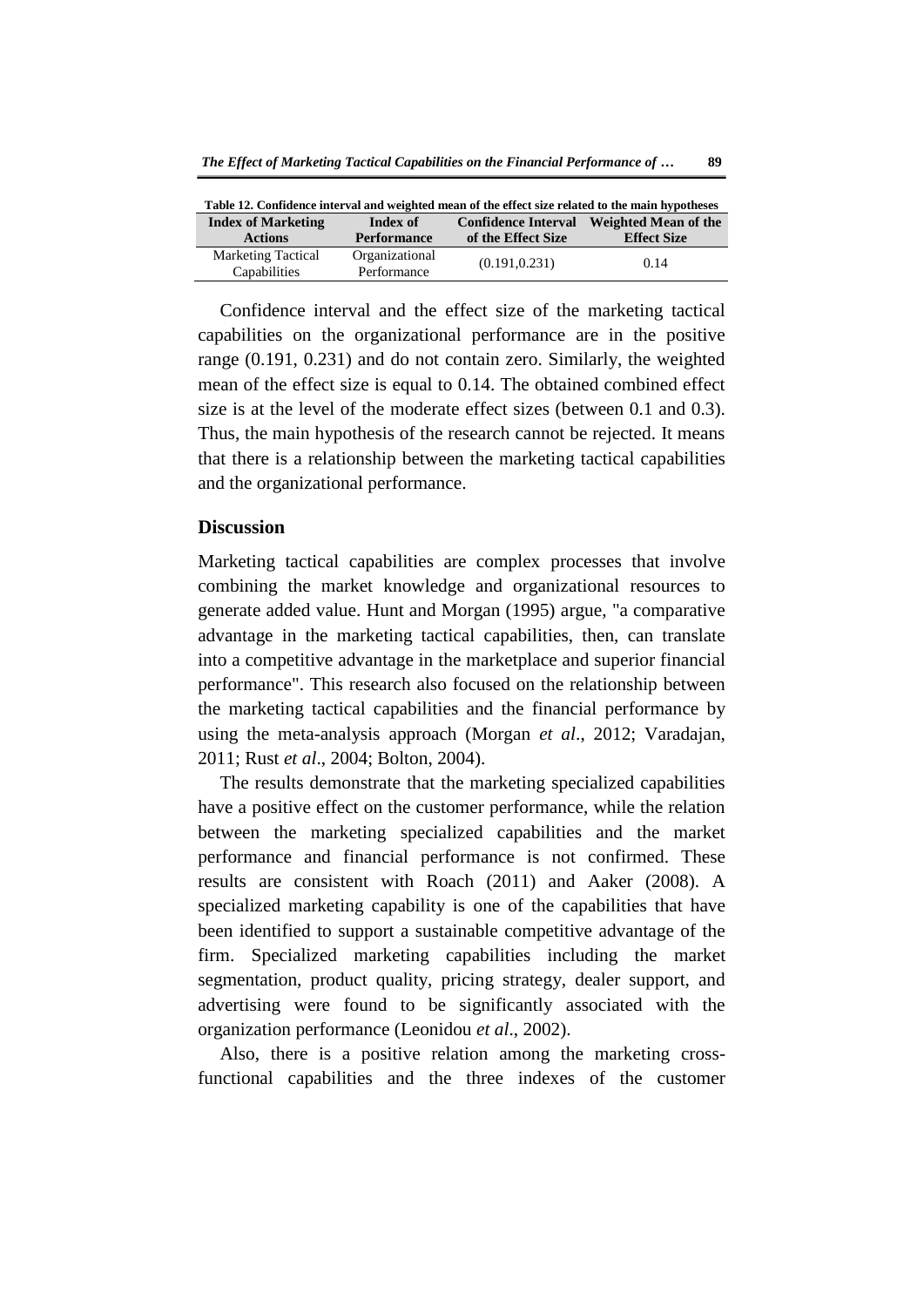performance, market performance, and financial performance. These results are consistent with Ramaswami *et al*. (2009) and Lai and Cheng (2003). Marketing cross-functional capabilities facilitates identification of the specific customer needs. Consequently, the marketing cross-functional capabilities are essential for optimal value creation that enhance the customer satisfaction and subsequently the market and financial performance of the firm (Matanda *et al*., 2009).

Marketing dynamic capabilities have a positive relation with the customer performance and market performance; however, no relation was observed between the marketing dynamic capabilities and the financial performance. These results are consistent with Akroush and Al-Mohammad (2010) and Baker and Sinkula (1991). Marketing dynamic capabilities allows the firm to learn more and faster about the customer and competitor reactions to its past revenue enhancement efforts (Morgan *et al*., 2009). From the performance perspective, superior marketing dynamic capabilities allow the firm to identify underserved segments. These underserved and/or unsatisfied segments also provide good targets for attracting new customers (Morgan *et al*. 2005).

Ultimately, based on the results of the present article, enhancement of the customer performance and the market performance can increase the financial performance. These results are consistent with Morgan (2012) and Varadarajan (2012). While the audits and market orientation look at activities, the marketing assets are the consequence of activities that help to build the customer franchise over time. Customer results are then the nearest outcome and also the link between the market and financial performance (Doyle, 2000).

## **Managerial Implications**

Many marketing researchers (e.g., Morgan, 2012; Gama, 2011; and Snoj *et al*. 2007) have used one of the structure-conduct-performance theories on the basis of the dynamic resources and capabilities to propose a model that investigates the relation between the marketing tactical capabilities and the organizational performance. Thus, reviewing the research literature reveals that many intended studies have mainly been performed based on a non-comprehensive approach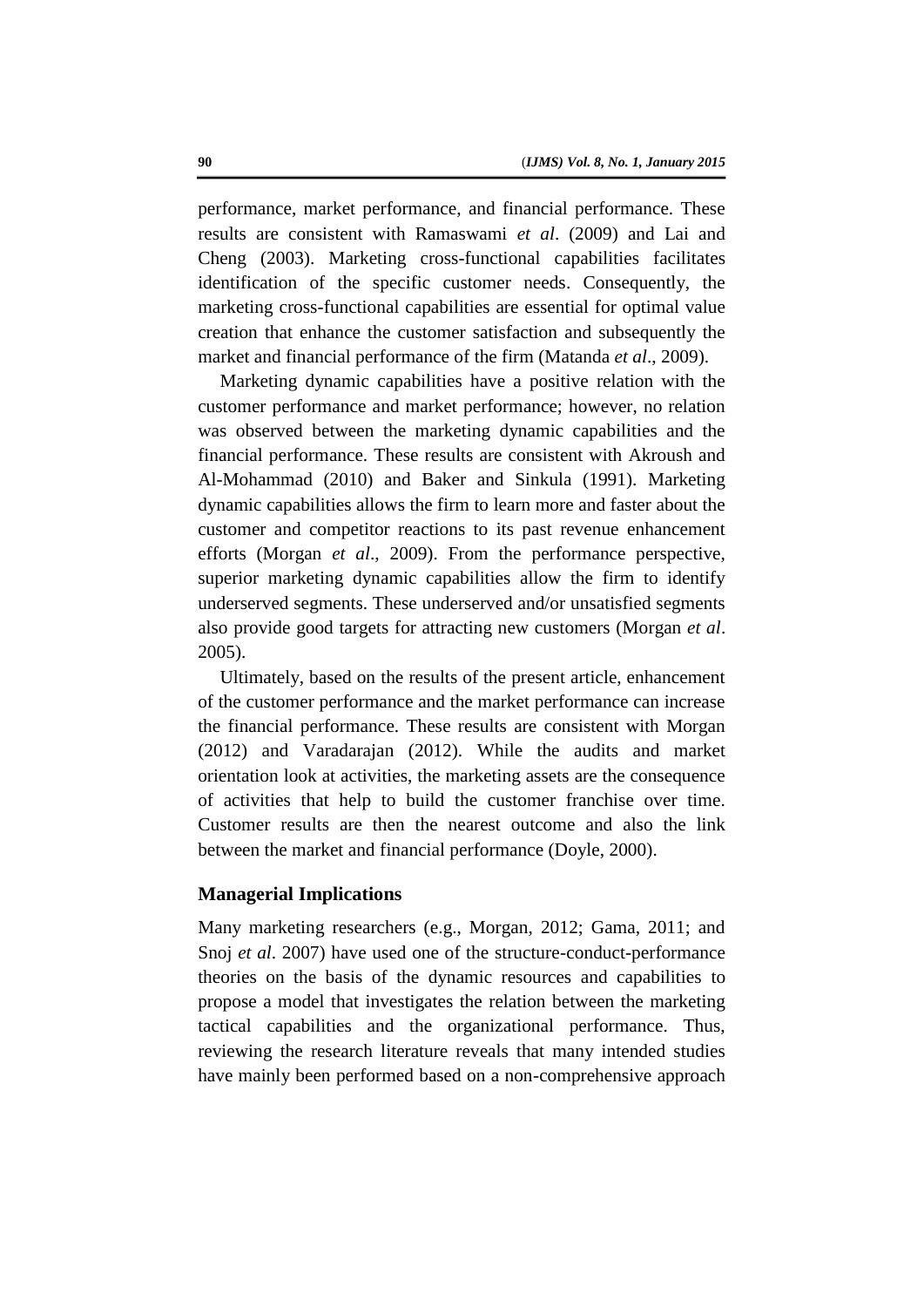and no considerable research has already been conducted comprehensively to combine these theories to design a comprehensive framework in order to test the relations among the marketing tactical capabilities and the financial performance. In addition, the results of the various conducted studies such as Akroush and Al-Mohammad (2010), Varadarajan (2011), and Griffith *et al*. (2010) are not consistent: There is a high disagreement about the claim whether the marketing tactical capabilities can have a desirable effect on the firms' performance or not. Therefore, it was tried in this article to propose and test the comprehensive model of the relation between the marketing tactical capabilities and the financial performance. According to meta-analysis approach and the obtained results from previous studies, a final result was obtained with a high degree of confidence about existence or nonexistence of the relation among the indexes of marketing tactical capabilities and financial performance.

According to the obtained results, it is suggested to managers of the firms to take action to enhance the marketing cross-functional capabilities and marketing dynamic capabilities in order to improve the financial performance. Paying special attention to modern topics of marketing such as the customer relationship management, brand management, and new product development is one of the strategies suggested to develop the cross-functional marketing capabilities. Moreover, trying for optimized management of marketing information, establishment of the organizational learning culture, and improvement of the market knowledge of employees are among the most important strategies suggested to enhance the dynamic marketing capabilities.

# **Limitations and Future Research**

Several limitations of this study are now put forward. First, the selection bias may be a limitation of the study. Although diligence was exercised to reduce the selection bias, this threat is inherent to the nature of meta-analysis. Second, other variables not directly tested in this study like the marketing strategic capabilities or the marketing resources have been theorized as affecting the firm performance. Third, although a positive relationship exists between the marketing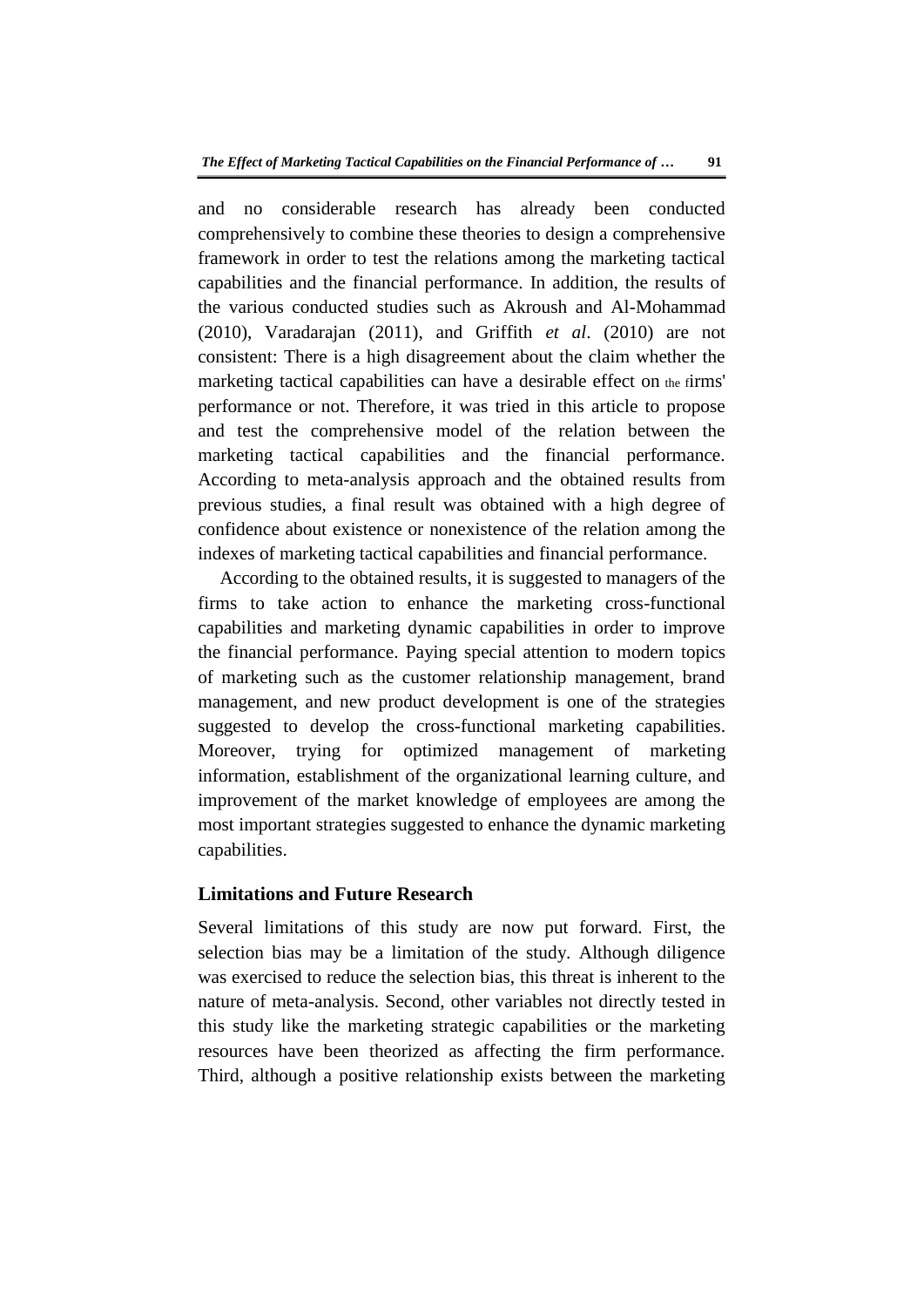tactical capabilities and the firm performance, an assessment of the causality is not addressed in this study. To address some of these limitations, the following research areas are proposed.

It is suggested that future researchers investigate the effect of other marketing capabilities like the marketing strategic capabilities and also various resources of marketing on the performance of the firms using the meta-analysis approach. Another suggestion is to use the meta-analysis approach to identify the most important moderating variables of the relation between the marketing capabilities and the performance like the characteristics of research topic.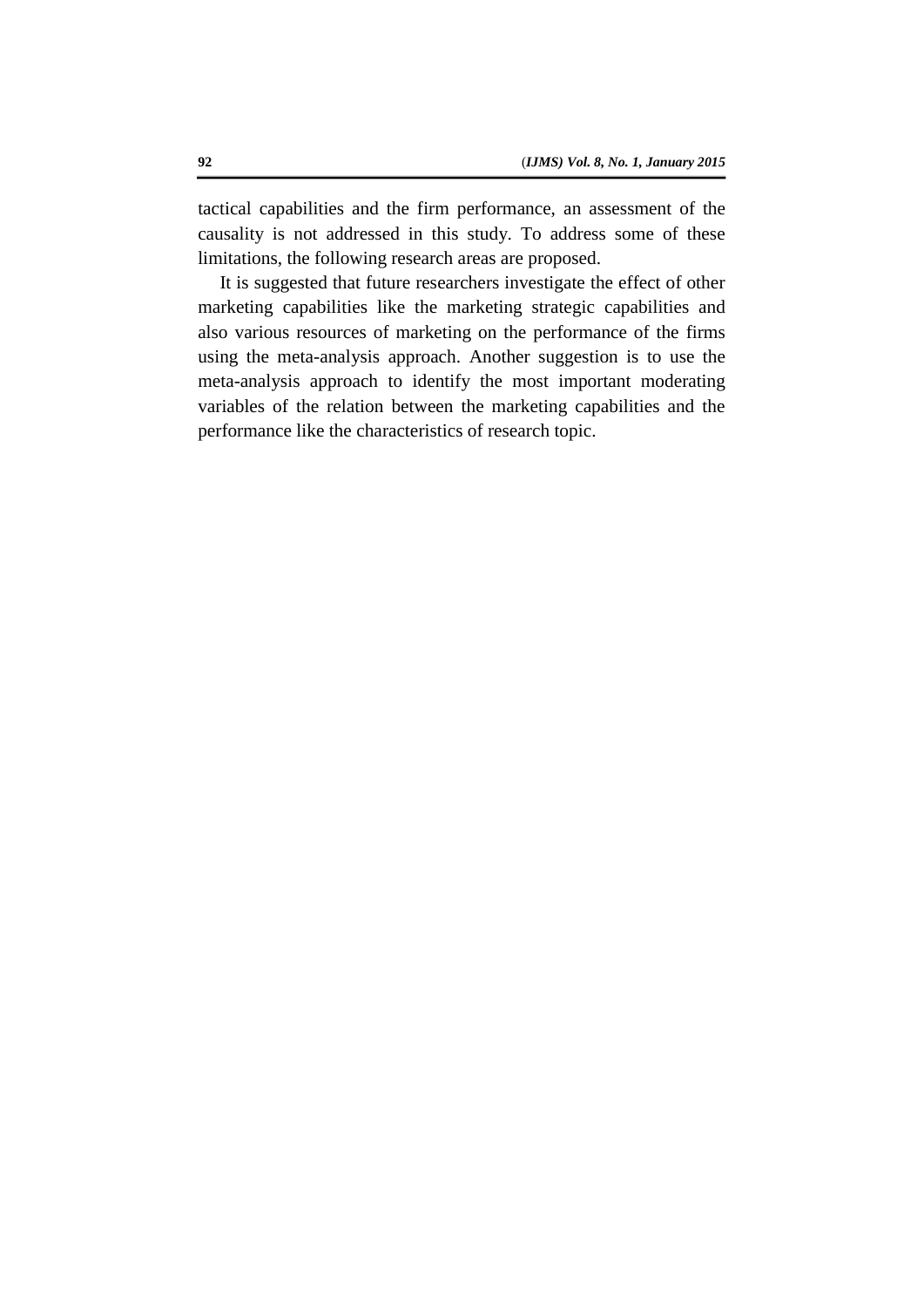#### **References**

- Aaker, D. A. (2008). *Spanning Silos: The New CMO Imperative.* Cambridge: Harvard Business School.
- Akroush, Mamoun N. & S. M. Al-Mohammad (2010). "The effect of marketing knowledge management on organizational performance: An empirical investigation of thetelecommunications organizations in Jordan". *International Journal of EmergingMarkets*, 5(1), 38-77.
- Ambler, Tim,; C.B. Bhattacharya,; J. Edell,; K. L. Keller,; K. N. Lemon & V. Mittal (2002). "Relating brand and customer perspectives on marketing management". *Journal of Service Research*, 5, 13–25.
- Baker, W. E. & J. M. Sinkula (1999). "The synergistic effect of market orientation and learning orientation on organizational performance', Academy of Marketing Science". *Journal*, 27(4), 411-427.
- Bolton, R. N. (2004). "Linking marketing to financial performance and firm value". *Journal of Marketing*, 68, 73-75.
- Bornestein, M.; Hedges, L. V.; Higgins, J. P. T., & Rothstein, H. R (2009). *Introduction to Meta-Analysis.* Jhon Wiley & Sons Ltd.
- Boulding, W.; R. Staelin,; M. Ehret & W. J. Johnston (2005) "A customer relationship roadmap: What is known, potential pitfalls, and where to go". *Journal of Marketing*, 69(4), 155–166.
- Cano, C. R.; F. A. Carrillat & F.Jaramillo (2004). "A meta-analysis of the relationship between market orientation and business performance: evidence from five continents". *International Journal of Research in Marketing*, 21(3), 179-200.
- Cheng, Colin C. & D. Krumwiede, (2010), "The effects of market orientation and service innovation on service industry performance: An empirical study". *Operation Management Research*, 3, 161-171.
- Day, G. S. (1994). "The capabilities of market-driven companies". *Journal of Marketing*, 58(4), 37–51.
- Doyle, P. (2000). "Valuing marketing's contribution". *European Management Journal*, 18(3), 46-233.
- Gama, A. P. D. (2011). "An expanded model of marketing performance". *Marketing Intelligence &Planning*, 29(7), 643 – 661.
- Ghazi Tabatabaee, M. & A. Dadhir (2011). *Meta-analysis in Social and Behavioral Studies.* Tehran: Sociologists publications, Social and Cultural Studies Department, Tehran Municipality.
- Green, K. W.; D. Whitten & R. A. Inman (2008). "The impact of logistics performance on organizational performance in a supply chain context". *Supply Chain Management: An International Journal*, 13(4), 317-327.
- Griffith, D. A.; G. Yalcinkaya & R. J. Calantone (2010), "Do marketing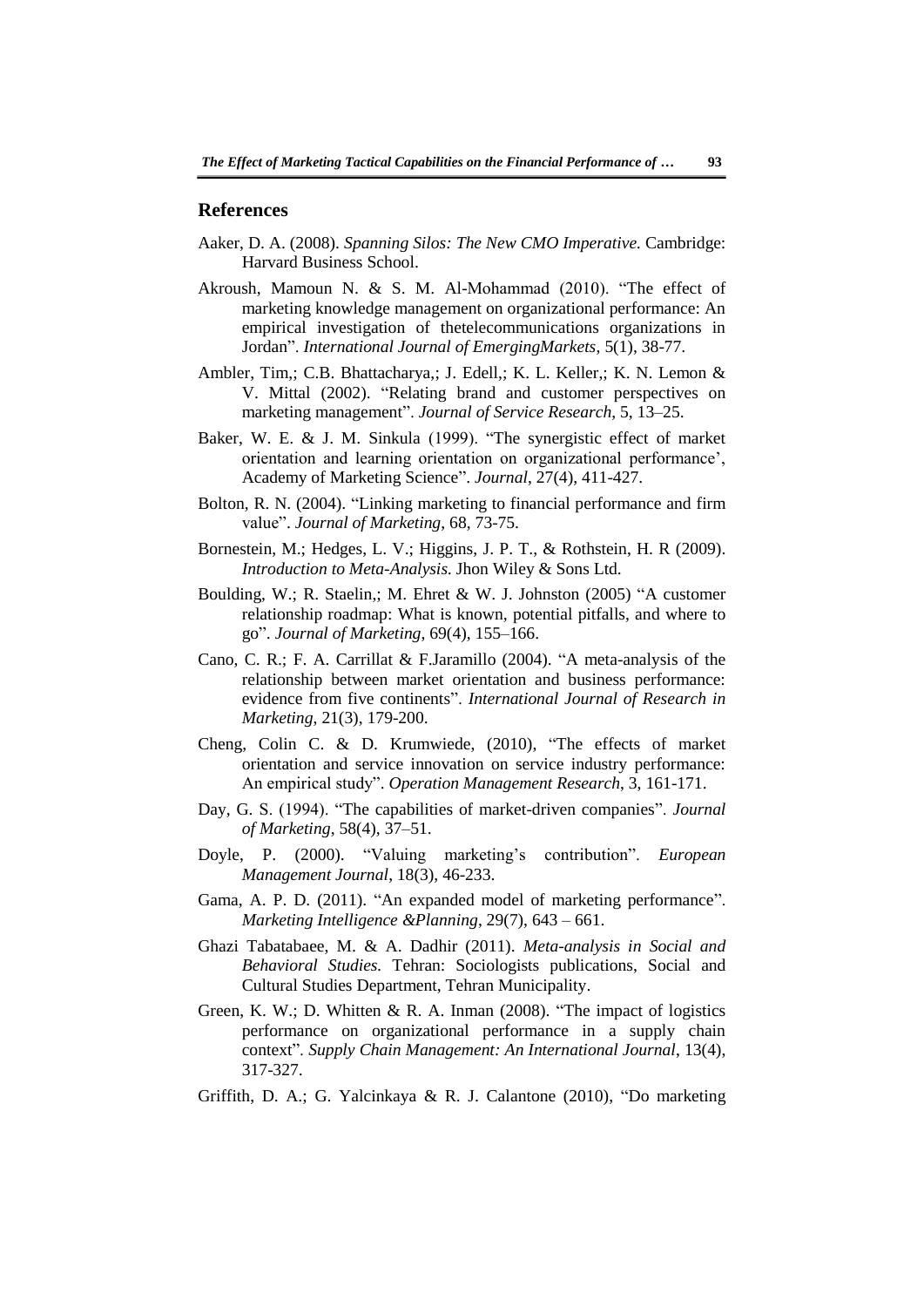capabilities consistently mediate effects of firm intangible capital on performance across institutional environments?". *Journal of World Business*, 45, 217–227.

- Harmancioglu, N.; A. Grinstein & A. Goldman (2010). "Innovation and performance outcomes of market information collection efforts: The role of top management team involvement". *International Journal of Research in Marketing*, 27, 33–43.
- Houman, H.A. (2009). "Practical Guide of Meta-Analysis in Scientific Research, Tehran: SAMT Publications". *Research and Development Center of Human Arts.*
- Hughes, M. & R. E. Morgan (2007). "Deconstructing the relationship between entrepreneurial orientation and business performance at the embryonic stage of firm growth". *Industrial Marketing Management*, 36, 651–661.
- Hult, G. T.; D. J. Ketchen & S. F. Slater, (2005). "Market orientation and performance: An integration of disparate approaches", *Strategic Management Journal*, 26(12), 1173–1181.
- Hunt, S. D. & R.M. Morgan (1995). "The comparative advantage theory of competition". *Journal of Marketing*, 59(2), 1–15.
- Hunter, J. & F. Schmidt, (2004). *Methods of Meta-Analysis: Correcting Error and Bias in Research Findings*. Beverly Hills CA: Sage.
- Kornelis, M.; M. G. Dekimpe & P. S. H. Leeflang (2008). "Does competitive entry structurally change key marketing metrics". *International Journal of Research in Marketing*, 25(3), 173-182.
- Lai, K. & T. C. E. Cheng (2003). "Supply chain performance in transport logistics: an assessment by service providers". *International Journal of Logistics: Research and Applications*, 6(3), 152-64.
- Leeflang P, T.; Bijmolt, J.; Doorn, D.; Hanssens, V. P.; Van herder and J. & Wirenja (2009). "Creating Lift versus building the base: Current trends in marketing dynamics". *International Journal of Research in Marketing*, 26, 13-20.
- Leonidou, L. C.; C. S. Katsikeas & S. Samiee (2002). "Marketing strategy determinants of export performance: A meta-analysis". *Journal of Business Research*, 55, 51-67.
- Littell, G.H., J. Corcoran & V. Pillai, (2008). *Systematic Reviews and Meta-Analysis*, Oxford: Oxford University Press.
- Matanda, M. J. & N. O. Ndubisi (2009). "Market orientation, supplier perceived value and business performance of SMEs in a Sub-Saharan African nation". *Enterprise Information Management*, 22(4), 384-407.
- McGrath, R. G.; I. C. MacMillan & S. Venkatraman (1995). "Defining and developing competence: A strategic process paradigm". *Strategic Management Journal*, 16(2), 251–275.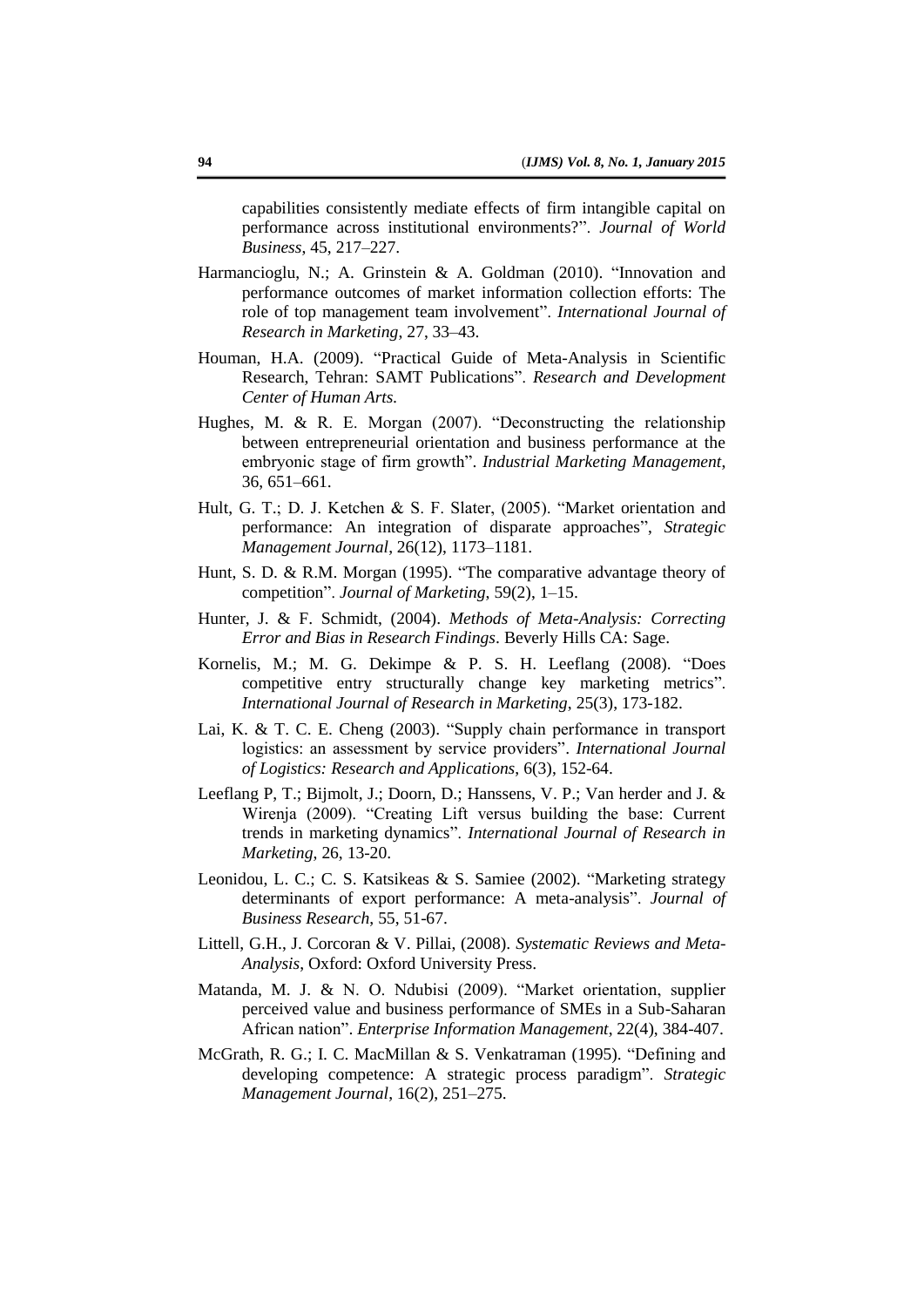- Morgan, N. A. & R. J. Slotegraaf (2012). *Marketing Capabilities for B2B Firms.* In G. L. Lillien& R. Grewal (Eds.), The B2B marketing handbook. Northampton: Edward Elgar.
- Morgan, N. A.; D. W. Vorhies & C. Mason (2009). "Market orientation, marketing capabilities, and firm performance". *Strategic Management Journal*, 30(8), 909–920.
- Morgan, N. A.; E. W. Anderson & V. Mittal (2005). "Understanding firms' customer satisfaction information usage". *Journal of Marketing*, 69(3), 131–151.
- Narver, J. & S. Slater (1990). "The effect of market orientation on business profitability". *Journal of Marketing*, 54, 20-35.
- Ortega, L. (2011). *Doing Synthesis and Meta-Analysis in Applied Linguistics*. Invited Workshop at TsingHua University, Taipei.
- Parnell, J. A. (2011). "Strategic capabilities, competitive strategy, and performance among retailers in Argentina, Peru and the United States". *Management Decision*, 49(1), 130-155.
- Prince, J. & D. Simon, (2009). "Multimarket contact and service quality: evidence from on-time performance in the U.S. airline industry". *AcadManag,* 52, 336–354.
- Ramaswami, S. N.; R. K. Srivastava & M. Bhargava (2009), "Market-based capabilities and financial performance of firms: insights into marketing's contribution to firm value". *Journal of the Academic Marketing Science*, 37, 97-116.
- Rego, L. L.; M. T. Billett & N. A. Morgan (2009). "Consumerbased brand equity and firm risk". *Journal of Marketing*, 73(6), 47–60.
- Remli, N.; W. N. Wan Daud; F. A. Zainol & M. Hamizah (2013). "A proposed conceptual framework for market orientation and innovation towards Takaful performance in Malaysia". *International Journal of Business and Management,* 8(7), 100-105.
- Roach, D. C. (2011), "The impact of product management on SME firm performance". *Journal of Research in Marketing and Entrepreneurship*, 13(1), 85-104.
- Rosenthal R. & M. R. DiMatteo (2001). "Meta analysis: Recent developments in quantitative methods for literature reviews". *Annual Review of Psychology*, 52, 59–82.
- Rubera, G. & A. H,.Kirca (2012). "Firm innovativeness and its performance outcomes: A meta-analytic review and theoretical integration". *Journal of Marketing*, 76(3), 130-147.
- Rust R. T.; T. Ambler; S. Georgy; V. K. Carpenter & R. K. Srivastava (2004). "Measuring marketing productivity: Current knowledge and future directions". *Journal of Marketing*, 68, 76-89.